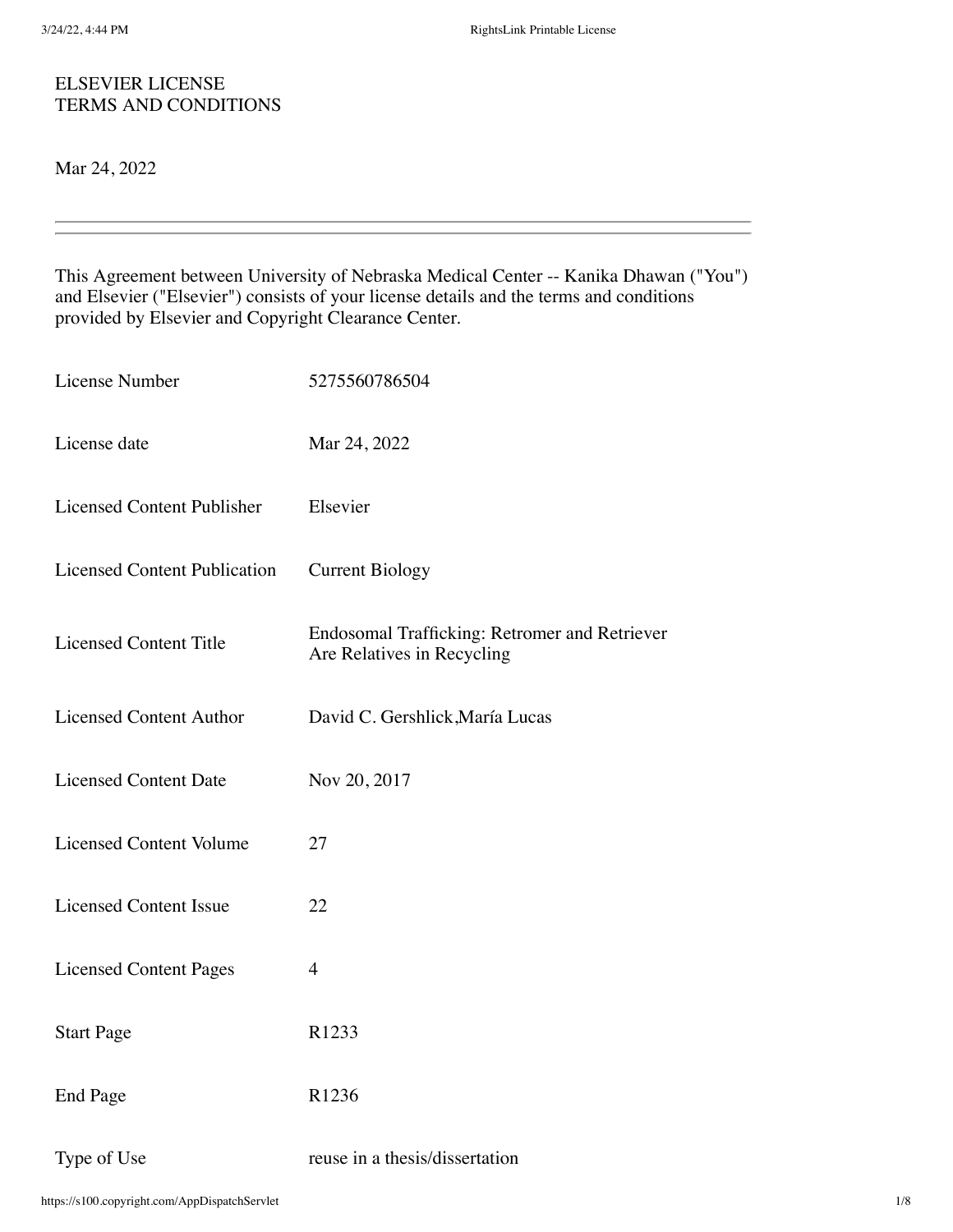| Portion                                         | figures/tables/illustrations                                                                                                                                        |
|-------------------------------------------------|---------------------------------------------------------------------------------------------------------------------------------------------------------------------|
| Number of<br>figures/tables/illustrations       | $\mathbf{1}$                                                                                                                                                        |
| Format                                          | both print and electronic                                                                                                                                           |
| Are you the author of this<br>Elsevier article? | No                                                                                                                                                                  |
| Will you be translating?                        | No                                                                                                                                                                  |
| Title                                           | Ph.D. Candidate                                                                                                                                                     |
| Institution name                                | <b>UNMC</b>                                                                                                                                                         |
| Expected presentation date                      | Apr 2022                                                                                                                                                            |
| Portions                                        | Figure 1                                                                                                                                                            |
| Requestor Location                              | University of Nebraska Medical Center<br>608 S 38th Ave<br>Apt 107<br><b>OMAHA, NE 68105</b><br><b>United States</b><br>Attn: University of Nebraska Medical Center |
| Publisher Tax ID                                | 98-0397604                                                                                                                                                          |
| Total                                           | 0.00 USD                                                                                                                                                            |
| Terms and Conditions                            |                                                                                                                                                                     |

# **INTRODUCTION**

1. The publisher for this copyrighted material is Elsevier. By clicking "accept" in connection with completing this licensing transaction, you agree that the following terms and conditions apply to this transaction (along with the Billing and Payment terms and conditions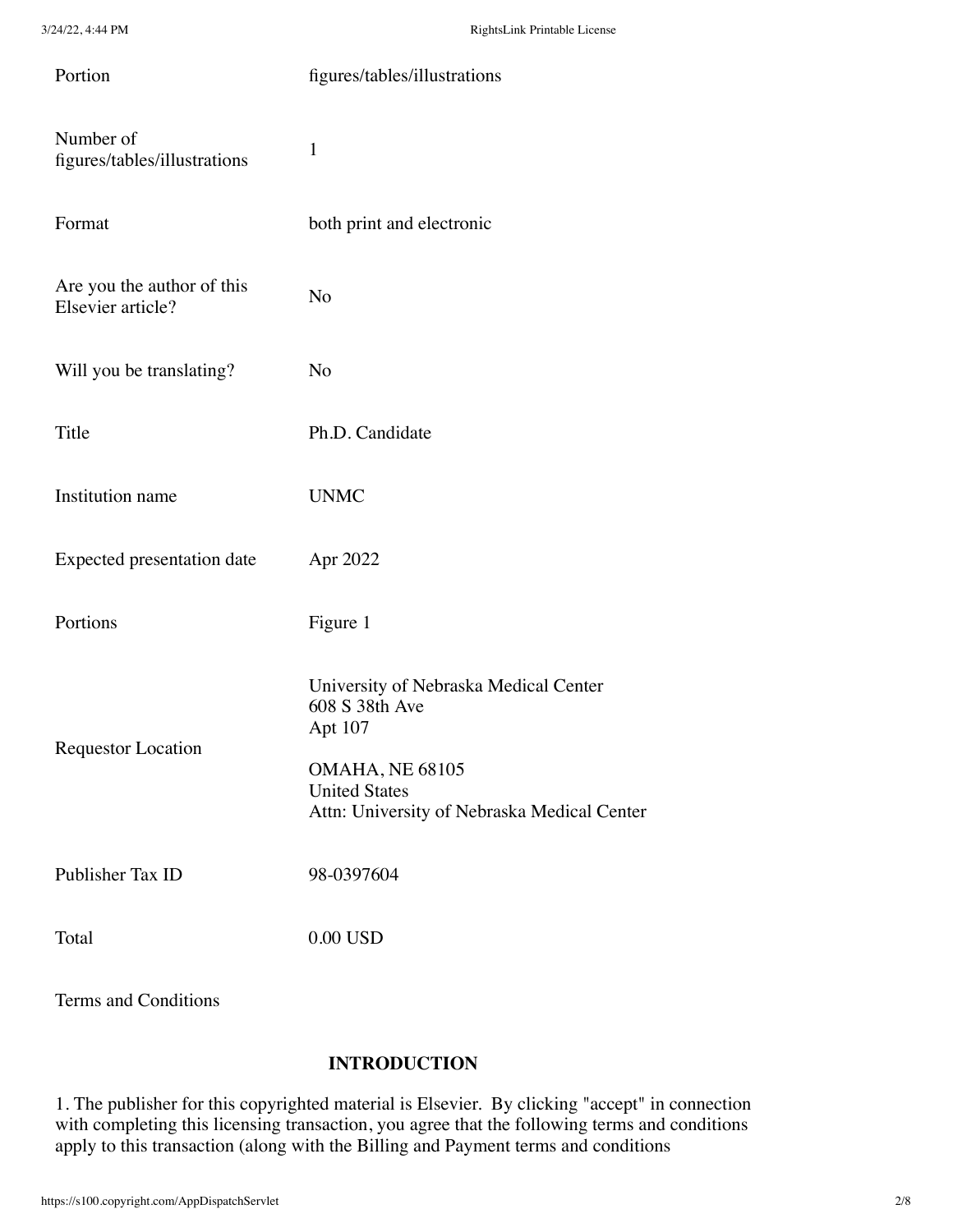established by Copyright Clearance Center, Inc. ("CCC"), at the time that you opened your Rightslink account and that are available at any time at [http://myaccount.copyright.com\)](http://myaccount.copyright.com/).

# **GENERAL TERMS**

2. Elsevier hereby grants you permission to reproduce the aforementioned material subject to the terms and conditions indicated.

3. Acknowledgement: If any part of the material to be used (for example, figures) has appeared in our publication with credit or acknowledgement to another source, permission must also be sought from that source. If such permission is not obtained then that material may not be included in your publication/copies. Suitable acknowledgement to the source must be made, either as a footnote or in a reference list at the end of your publication, as follows:

"Reprinted from Publication title, Vol /edition number, Author(s), Title of article / title of chapter, Pages No., Copyright (Year), with permission from Elsevier [OR APPLICABLE SOCIETY COPYRIGHT OWNER]." Also Lancet special credit - "Reprinted from The Lancet, Vol. number, Author(s), Title of article, Pages No., Copyright (Year), with permission from Elsevier."

4. Reproduction of this material is confined to the purpose and/or media for which permission is hereby given.

5. Altering/Modifying Material: Not Permitted. However figures and illustrations may be altered/adapted minimally to serve your work. Any other abbreviations, additions, deletions and/or any other alterations shall be made only with prior written authorization of Elsevier Ltd. (Please contact Elsevier's permissions helpdesk [here](https://service.elsevier.com/app/contact/supporthub/permissions-helpdesk/)). No modifications can be made to any Lancet figures/tables and they must be reproduced in full.

6. If the permission fee for the requested use of our material is waived in this instance, please be advised that your future requests for Elsevier materials may attract a fee.

7. Reservation of Rights: Publisher reserves all rights not specifically granted in the combination of (i) the license details provided by you and accepted in the course of this licensing transaction, (ii) these terms and conditions and (iii) CCC's Billing and Payment terms and conditions.

8. License Contingent Upon Payment: While you may exercise the rights licensed immediately upon issuance of the license at the end of the licensing process for the transaction, provided that you have disclosed complete and accurate details of your proposed use, no license is finally effective unless and until full payment is received from you (either by publisher or by CCC) as provided in CCC's Billing and Payment terms and conditions. If full payment is not received on a timely basis, then any license preliminarily granted shall be deemed automatically revoked and shall be void as if never granted. Further, in the event that you breach any of these terms and conditions or any of CCC's Billing and Payment terms and conditions, the license is automatically revoked and shall be void as if never granted. Use of materials as described in a revoked license, as well as any use of the materials beyond the scope of an unrevoked license, may constitute copyright infringement and publisher reserves the right to take any and all action to protect its copyright in the materials.

9. Warranties: Publisher makes no representations or warranties with respect to the licensed material.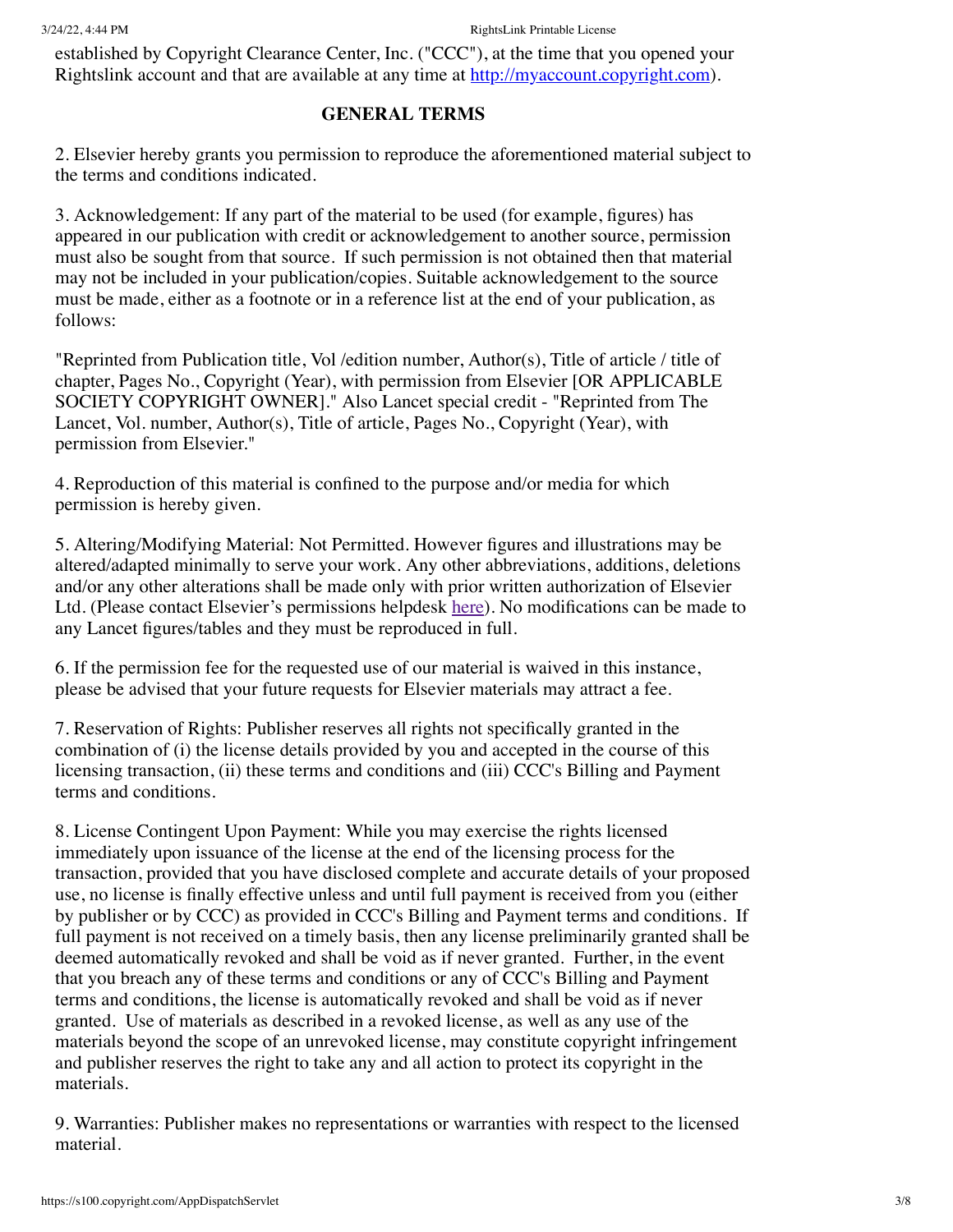#### 3/24/22, 4:44 PM RightsLink Printable License

10. Indemnity: You hereby indemnify and agree to hold harmless publisher and CCC, and their respective officers, directors, employees and agents, from and against any and all claims arising out of your use of the licensed material other than as specifically authorized pursuant to this license.

11. No Transfer of License: This license is personal to you and may not be sublicensed, assigned, or transferred by you to any other person without publisher's written permission.

12. No Amendment Except in Writing: This license may not be amended except in a writing signed by both parties (or, in the case of publisher, by CCC on publisher's behalf).

13. Objection to Contrary Terms: Publisher hereby objects to any terms contained in any purchase order, acknowledgment, check endorsement or other writing prepared by you, which terms are inconsistent with these terms and conditions or CCC's Billing and Payment terms and conditions. These terms and conditions, together with CCC's Billing and Payment terms and conditions (which are incorporated herein), comprise the entire agreement between you and publisher (and CCC) concerning this licensing transaction. In the event of any conflict between your obligations established by these terms and conditions and those established by CCC's Billing and Payment terms and conditions, these terms and conditions shall control.

14. Revocation: Elsevier or Copyright Clearance Center may deny the permissions described in this License at their sole discretion, for any reason or no reason, with a full refund payable to you. Notice of such denial will be made using the contact information provided by you. Failure to receive such notice will not alter or invalidate the denial. In no event will Elsevier or Copyright Clearance Center be responsible or liable for any costs, expenses or damage incurred by you as a result of a denial of your permission request, other than a refund of the amount(s) paid by you to Elsevier and/or Copyright Clearance Center for denied permissions.

# **LIMITED LICENSE**

The following terms and conditions apply only to specific license types:

15. **Translation**: This permission is granted for non-exclusive world **English** rights only unless your license was granted for translation rights. If you licensed translation rights you may only translate this content into the languages you requested. A professional translator must perform all translations and reproduce the content word for word preserving the integrity of the article.

16. **Posting licensed content on any Website**: The following terms and conditions apply as follows: Licensing material from an Elsevier journal: All content posted to the web site must maintain the copyright information line on the bottom of each image; A hyper-text must be included to the Homepage of the journal from which you are licensing at <http://www.sciencedirect.com/science/journal/xxxxx> or the Elsevier homepage for books at [http://www.elsevier.com;](http://www.elsevier.com/) Central Storage: This license does not include permission for a scanned version of the material to be stored in a central repository such as that provided by Heron/XanEdu.

Licensing material from an Elsevier book: A hyper-text link must be included to the Elsevier homepage at [http://www.elsevier.com](http://www.elsevier.com/) . All content posted to the web site must maintain the copyright information line on the bottom of each image.

**Posting licensed content on Electronic reserve**: In addition to the above the following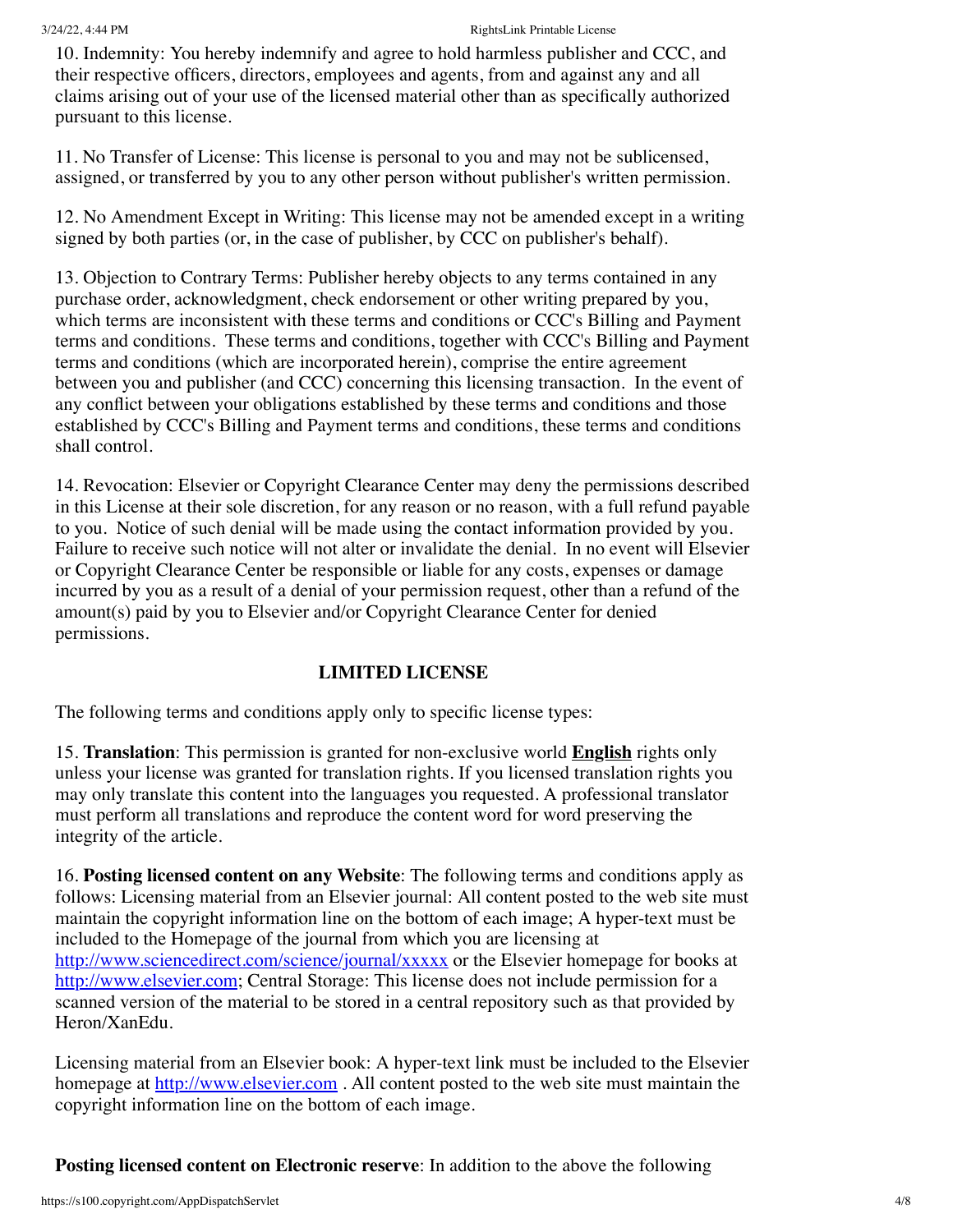clauses are applicable: The web site must be password-protected and made available only to bona fide students registered on a relevant course. This permission is granted for 1 year only. You may obtain a new license for future website posting.

17. **For journal authors:** the following clauses are applicable in addition to the above:

#### **Preprints:**

A preprint is an author's own write-up of research results and analysis, it has not been peerreviewed, nor has it had any other value added to it by a publisher (such as formatting, copyright, technical enhancement etc.).

Authors can share their preprints anywhere at any time. Preprints should not be added to or enhanced in any way in order to appear more like, or to substitute for, the final versions of articles however authors can update their preprints on arXiv or RePEc with their Accepted Author Manuscript (see below).

If accepted for publication, we encourage authors to link from the preprint to their formal publication via its DOI. Millions of researchers have access to the formal publications on ScienceDirect, and so links will help users to find, access, cite and use the best available version. Please note that Cell Press, The Lancet and some society-owned have different preprint policies. Information on these policies is available on the journal homepage.

**Accepted Author Manuscripts:** An accepted author manuscript is the manuscript of an article that has been accepted for publication and which typically includes authorincorporated changes suggested during submission, peer review and editor-author communications.

Authors can share their accepted author manuscript:

- immediately
	- via their non-commercial person homepage or blog
	- by updating a preprint in arXiv or RePEc with the accepted manuscript
	- via their research institute or institutional repository for internal institutional uses or as part of an invitation-only research collaboration work-group
	- directly by providing copies to their students or to research collaborators for their personal use
	- for private scholarly sharing as part of an invitation-only work group on commercial sites with which Elsevier has an agreement
- After the embargo period
	- via non-commercial hosting platforms such as their institutional repository
	- via commercial sites with which Elsevier has an agreement

In all cases accepted manuscripts should:

- link to the formal publication via its DOI
- bear a CC-BY-NC-ND license this is easy to do
- if aggregated with other manuscripts, for example in a repository or other site, be shared in alignment with our hosting policy not be added to or enhanced in any way to appear more like, or to substitute for, the published journal article.

**Published journal article (JPA):** A published journal article (PJA) is the definitive final record of published research that appears or will appear in the journal and embodies all value-adding publishing activities including peer review co-ordination, copy-editing, formatting, (if relevant) pagination and online enrichment.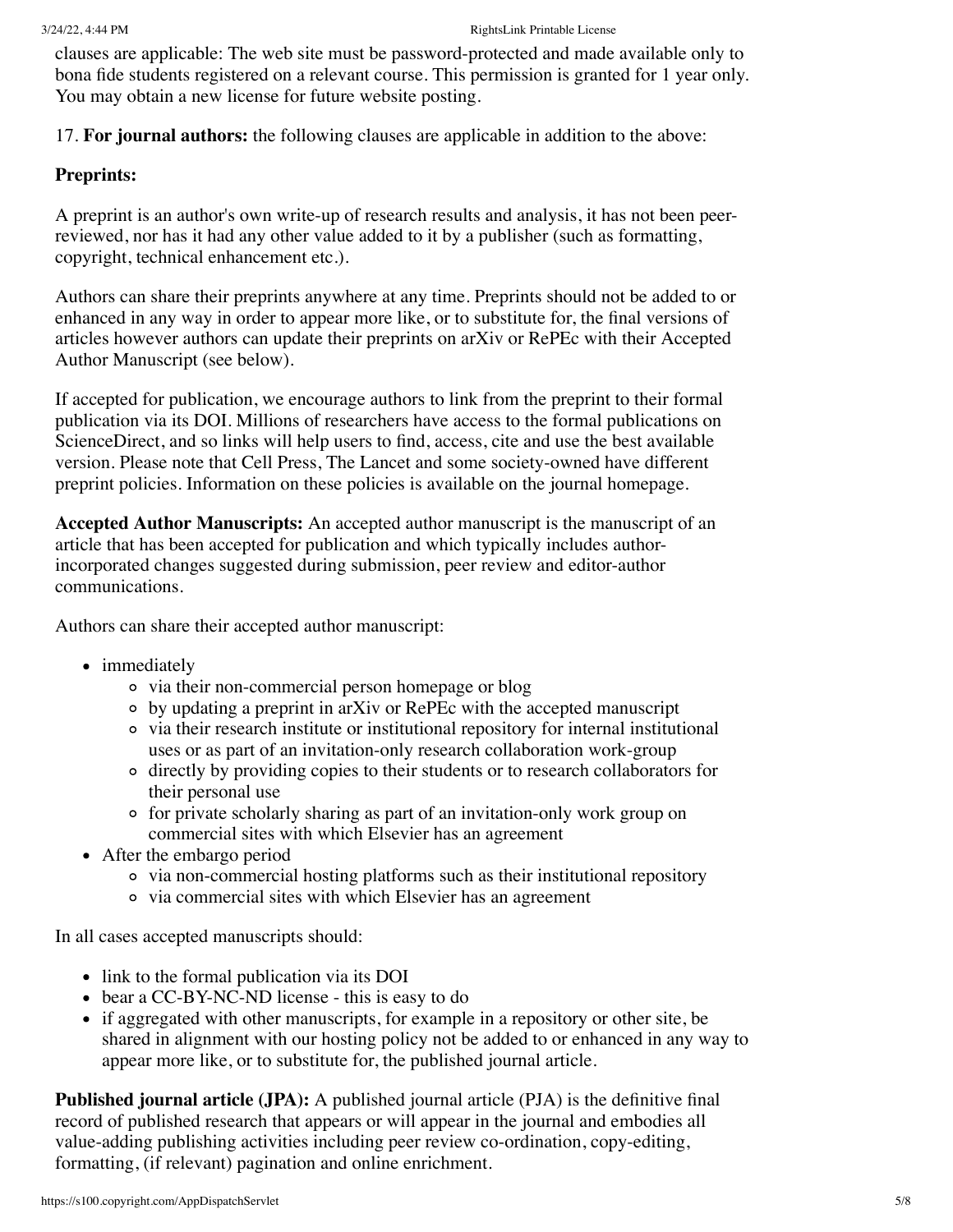Policies for sharing publishing journal articles differ for subscription and gold open access articles:

**Subscription Articles:** If you are an author, please share a link to your article rather than the full-text. Millions of researchers have access to the formal publications on ScienceDirect, and so links will help your users to find, access, cite, and use the best available version.

Theses and dissertations which contain embedded PJAs as part of the formal submission can be posted publicly by the awarding institution with DOI links back to the formal publications on ScienceDirect.

If you are affiliated with a library that subscribes to ScienceDirect you have additional private sharing rights for others' research accessed under that agreement. This includes use for classroom teaching and internal training at the institution (including use in course packs and courseware programs), and inclusion of the article for grant funding purposes.

**Gold Open Access Articles:** May be shared according to the author-selected end-user license and should contain a [CrossMark logo,](http://www.crossref.org/crossmark/index.html) the end user license, and a DOI link to the formal publication on ScienceDirect.

Please refer to Elsevier's **posting policy** for further information.

18. **For book authors** the following clauses are applicable in addition to the above: Authors are permitted to place a brief summary of their work online only. You are not allowed to download and post the published electronic version of your chapter, nor may you scan the printed edition to create an electronic version. **Posting to a repository:** Authors are permitted to post a summary of their chapter only in their institution's repository.

19. **Thesis/Dissertation**: If your license is for use in a thesis/dissertation your thesis may be submitted to your institution in either print or electronic form. Should your thesis be published commercially, please reapply for permission. These requirements include permission for the Library and Archives of Canada to supply single copies, on demand, of the complete thesis and include permission for Proquest/UMI to supply single copies, on demand, of the complete thesis. Should your thesis be published commercially, please reapply for permission. Theses and dissertations which contain embedded PJAs as part of the formal submission can be posted publicly by the awarding institution with DOI links back to the formal publications on ScienceDirect.

# **Elsevier Open Access Terms and Conditions**

You can publish open access with Elsevier in hundreds of open access journals or in nearly 2000 established subscription journals that support open access publishing. Permitted third party re-use of these open access articles is defined by the author's choice of Creative Commons user license. See our [open access license policy](http://www.elsevier.com/about/open-access/open-access-policies/oa-license-policy) for more information.

# **Terms & Conditions applicable to all Open Access articles published with Elsevier:**

Any reuse of the article must not represent the author as endorsing the adaptation of the article nor should the article be modified in such a way as to damage the author's honour or reputation. If any changes have been made, such changes must be clearly indicated.

The author(s) must be appropriately credited and we ask that you include the end user license and a DOI link to the formal publication on ScienceDirect.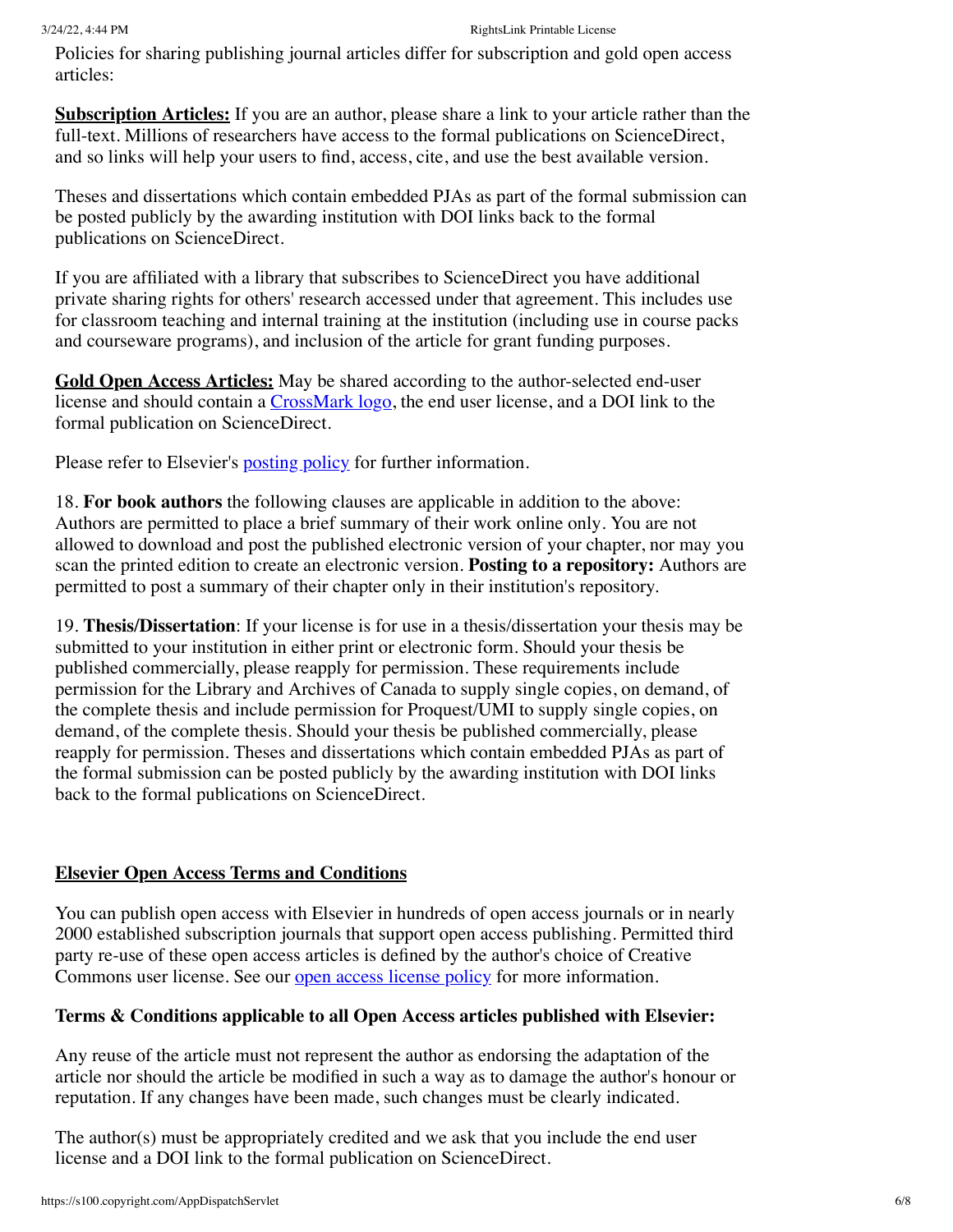If any part of the material to be used (for example, figures) has appeared in our publication with credit or acknowledgement to another source it is the responsibility of the user to ensure their reuse complies with the terms and conditions determined by the rights holder.

# **Additional Terms & Conditions applicable to each Creative Commons user license:**

**CC BY:** The CC-BY license allows users to copy, to create extracts, abstracts and new works from the Article, to alter and revise the Article and to make commercial use of the Article (including reuse and/or resale of the Article by commercial entities), provided the user gives appropriate credit (with a link to the formal publication through the relevant DOI), provides a link to the license, indicates if changes were made and the licensor is not represented as endorsing the use made of the work. The full details of the license are available at<http://creativecommons.org/licenses/by/4.0>.

**CC BY NC SA:** The CC BY-NC-SA license allows users to copy, to create extracts, abstracts and new works from the Article, to alter and revise the Article, provided this is not done for commercial purposes, and that the user gives appropriate credit (with a link to the formal publication through the relevant DOI), provides a link to the license, indicates if changes were made and the licensor is not represented as endorsing the use made of the work. Further, any new works must be made available on the same conditions. The full details of the license are available at <http://creativecommons.org/licenses/by-nc-sa/4.0>.

**CC BY NC ND:** The CC BY-NC-ND license allows users to copy and distribute the Article, provided this is not done for commercial purposes and further does not permit distribution of the Article if it is changed or edited in any way, and provided the user gives appropriate credit (with a link to the formal publication through the relevant DOI), provides a link to the license, and that the licensor is not represented as endorsing the use made of the work. The full details of the license are available at [http://creativecommons.org/licenses/by-nc-nd/4.0.](http://creativecommons.org/licenses/by-nc-nd/4.0) Any commercial reuse of Open Access articles published with a CC BY NC SA or CC BY NC ND license requires permission from Elsevier and will be subject to a fee.

Commercial reuse includes:

- Associating advertising with the full text of the Article
- Charging fees for document delivery or access
- Article aggregation
- Systematic distribution via e-mail lists or share buttons

Posting or linking by commercial companies for use by customers of those companies.

#### 20. **Other Conditions**:

#### v1.10

**Questions? [customercare@copyright.com](mailto:customercare@copyright.com) or +1-855-239-3415 (toll free in the US) or +1-978-646-2777.**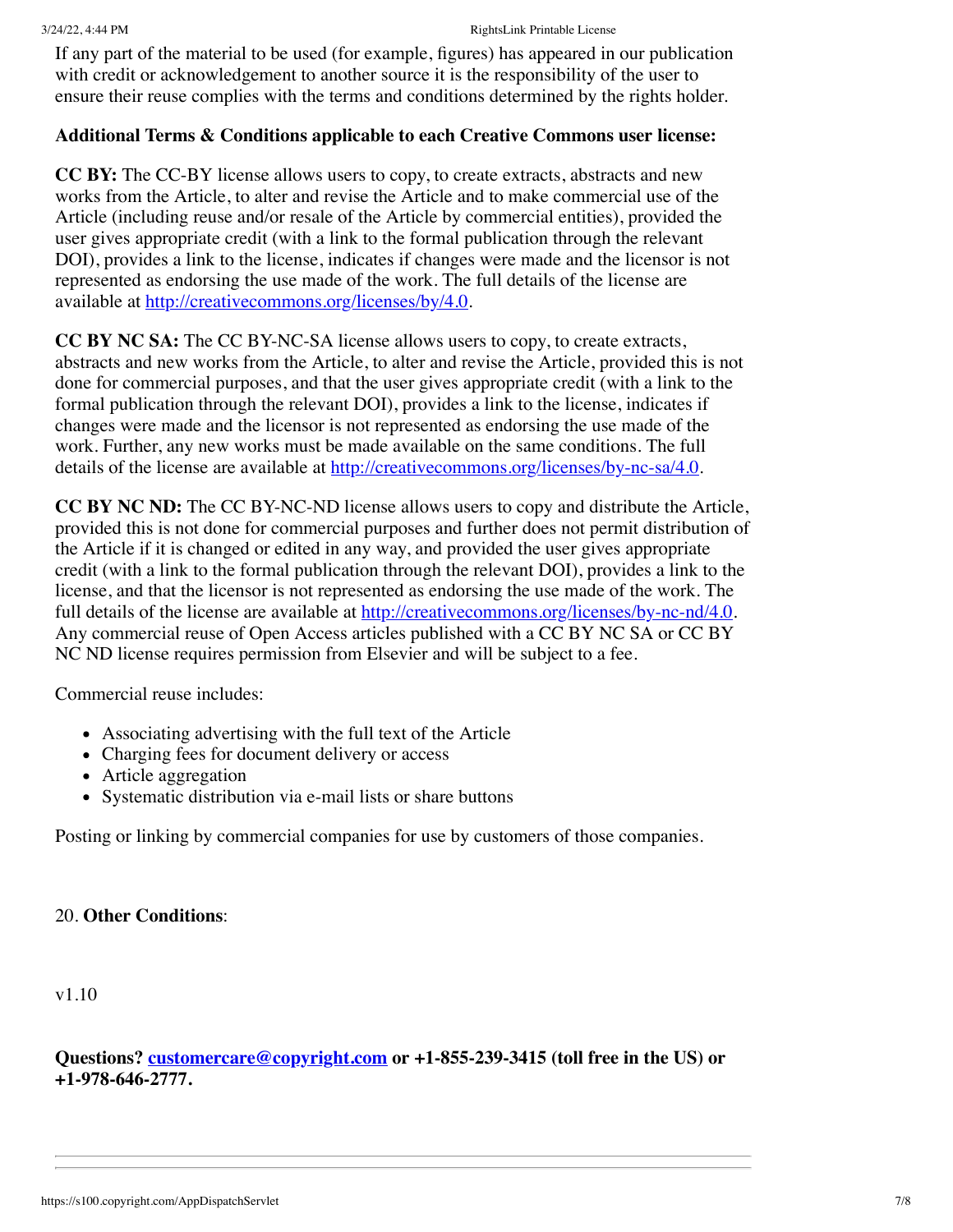3/24/22, 4:44 PM RightsLink Printable License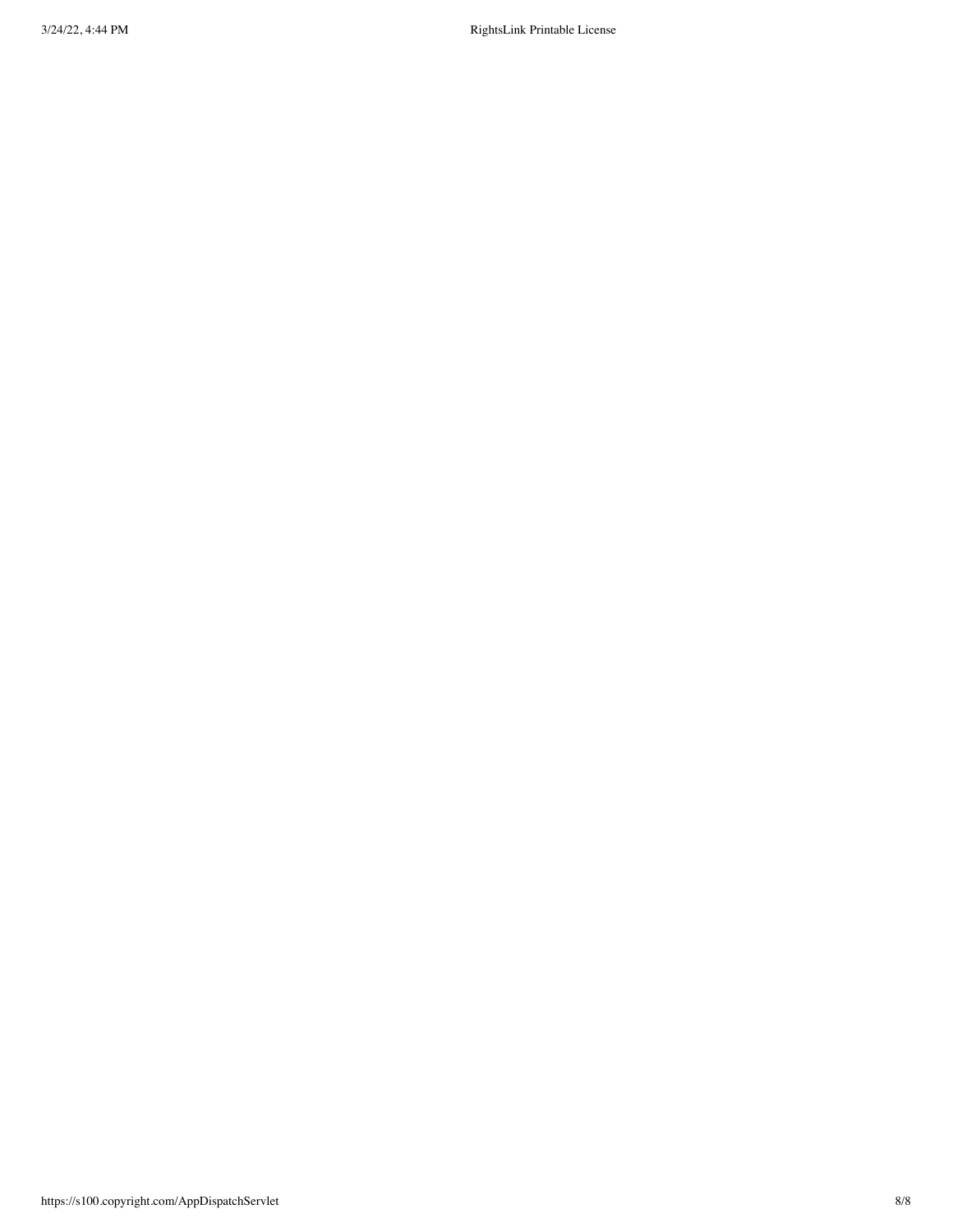#### SPRINGER NATURE LICENSE TERMS AND CONDITIONS

Apr 17, 2022

This Agreement between University of Nebraska Medical Center -- Kanika Dhawan ("You") and Springer Nature ("Springer Nature") consists of your license details and the terms and conditions provided by Springer Nature and Copyright Clearance Center.

| License Number                            | 5291600800802                                                |
|-------------------------------------------|--------------------------------------------------------------|
| License date                              | Apr 17, 2022                                                 |
| <b>Licensed Content Publisher</b>         | <b>Springer Nature</b>                                       |
| <b>Licensed Content Publication</b>       | Nature                                                       |
| <b>Licensed Content Title</b>             | Organelle identity and the signposts for membrane<br>traffic |
| <b>Licensed Content Author</b>            | Rudy Behnia et al                                            |
| <b>Licensed Content Date</b>              | Nov 30, 2005                                                 |
| Type of Use                               | Thesis/Dissertation                                          |
| Requestor type                            | academic/university or research institute                    |
| Format                                    | print and electronic                                         |
| Portion                                   | figures/tables/illustrations                                 |
| Number of<br>figures/tables/illustrations | $\mathbf{1}$                                                 |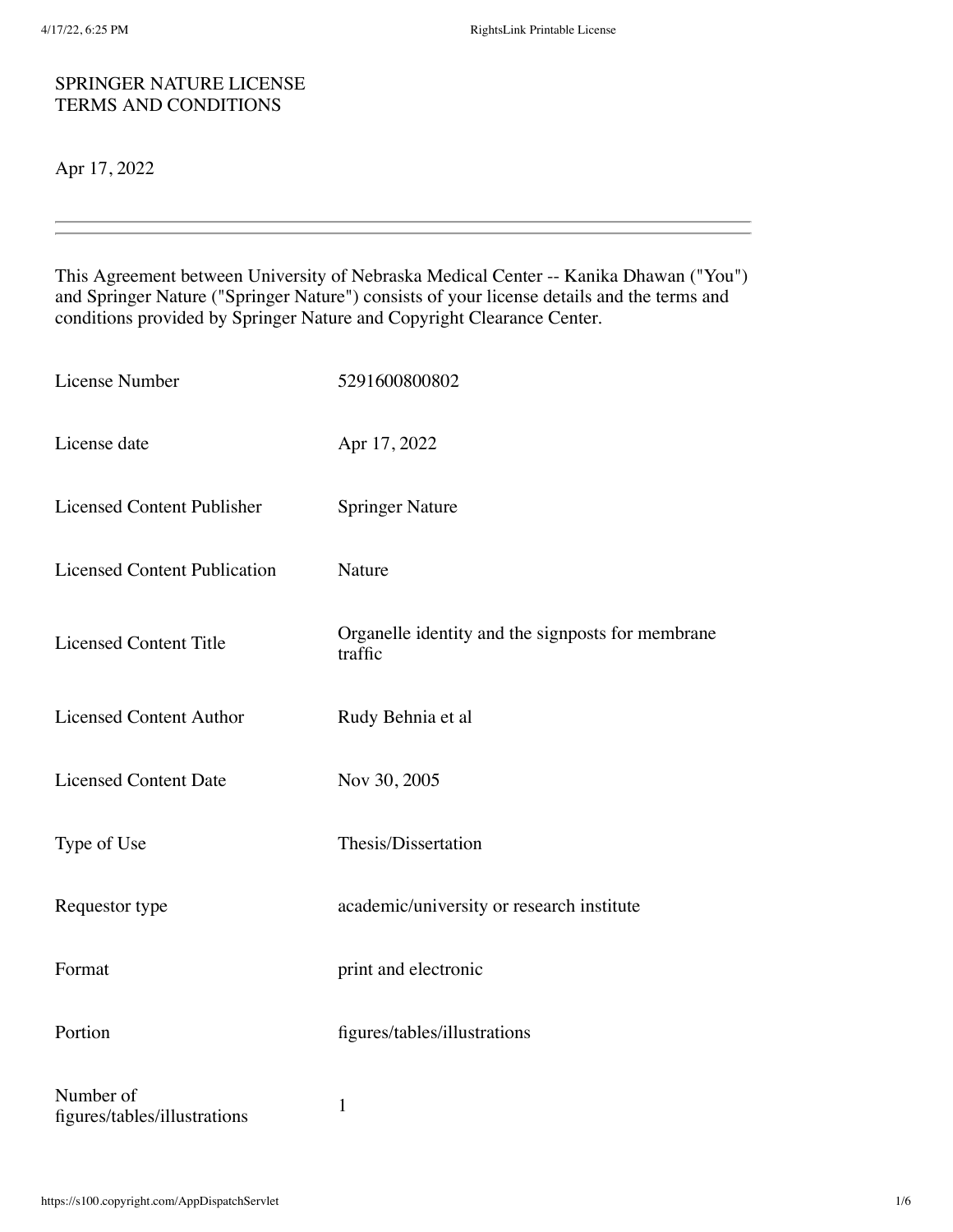| 4/17/22, 6:25 PM                          | RightsLink Printable License                                                           |
|-------------------------------------------|----------------------------------------------------------------------------------------|
| High-res required                         | no                                                                                     |
| Will you be translating?                  | no                                                                                     |
| Circulation/distribution                  | $1 - 29$                                                                               |
| Author of this Springer Nature<br>content | no                                                                                     |
| Title                                     | Ph.D. Candidate                                                                        |
| Institution name                          | <b>UNMC</b>                                                                            |
| Expected presentation date                | Apr 2022                                                                               |
| Portions                                  | Figure 1                                                                               |
| <b>Requestor Location</b>                 | University of Nebraska Medical Center<br>608 S 38th Ave<br>Apt 107                     |
|                                           | OMAHA, NE 68105<br><b>United States</b><br>Attn: University of Nebraska Medical Center |
| Total                                     | 0.00 USD                                                                               |
| <b>Terms and Conditions</b>               |                                                                                        |

# **Springer Nature Customer Service Centre GmbH Terms and Conditions**

This agreement sets out the terms and conditions of the licence (the **Licence**) between you and **Springer Nature Customer Service Centre GmbH** (the **Licensor**). By clicking 'accept' and completing the transaction for the material (**Licensed Material**), you also confirm your acceptance of these terms and conditions.

# **1. Grant of License**

**1. 1.** The Licensor grants you a personal, non-exclusive, non-transferable, world-wide licence to reproduce the Licensed Material for the purpose specified in your order only. Licences are granted for the specific use requested in the order and for no other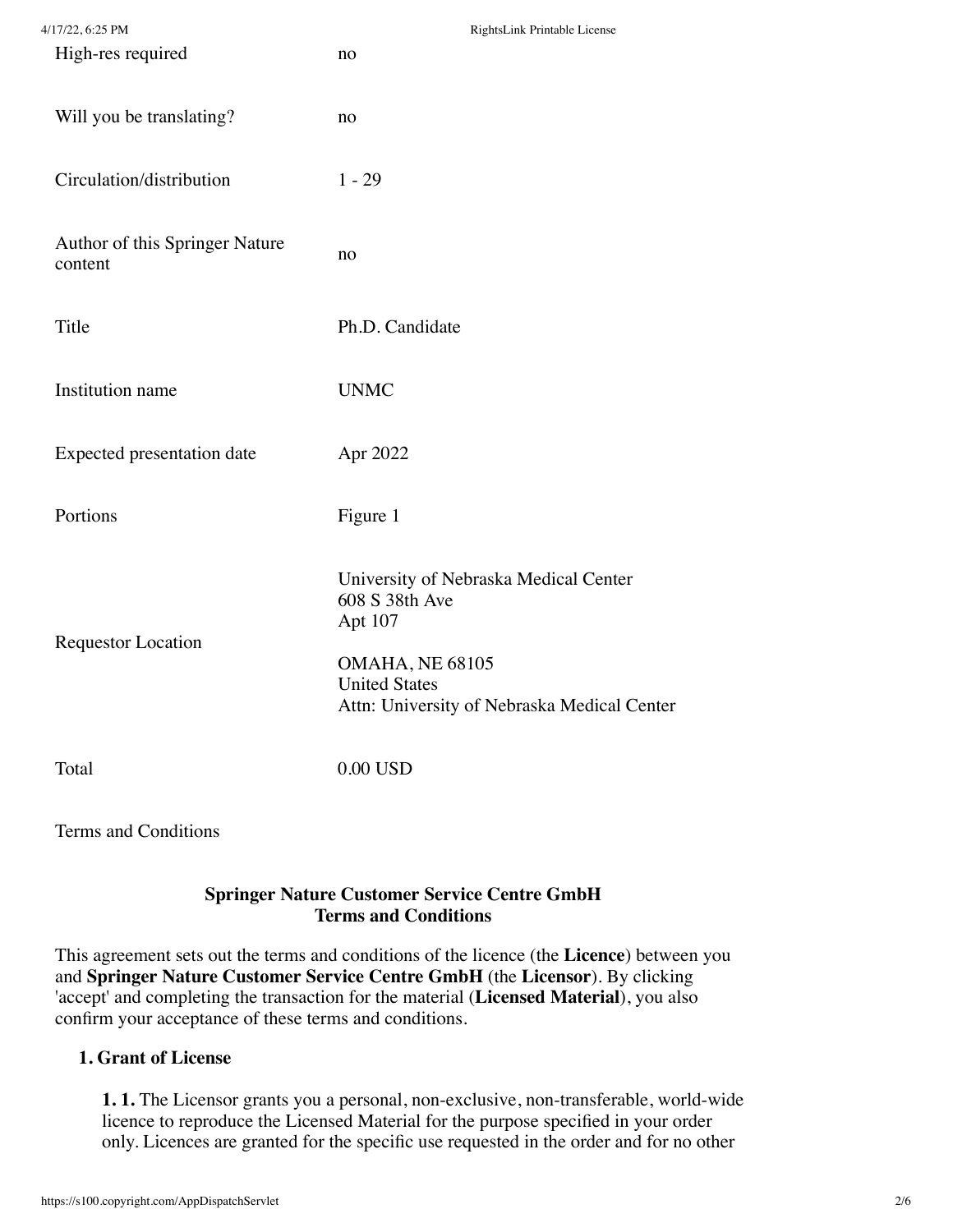use, subject to the conditions below.

**1. 2.** The Licensor warrants that it has, to the best of its knowledge, the rights to license reuse of the Licensed Material. However, you should ensure that the material you are requesting is original to the Licensor and does not carry the copyright of another entity (as credited in the published version).

**1. 3.** If the credit line on any part of the material you have requested indicates that it was reprinted or adapted with permission from another source, then you should also seek permission from that source to reuse the material.

#### **2. Scope of Licence**

**2. 1.** You may only use the Licensed Content in the manner and to the extent permitted by these Ts&Cs and any applicable laws.

**2. 2.** A separate licence may be required for any additional use of the Licensed Material, e.g. where a licence has been purchased for print only use, separate permission must be obtained for electronic re-use. Similarly, a licence is only valid in the language selected and does not apply for editions in other languages unless additional translation rights have been granted separately in the licence. Any content owned by third parties are expressly excluded from the licence.

**2. 3.** Similarly, rights for additional components such as custom editions and derivatives require additional permission and may be subject to an additional fee. Please apply to

[Journalpermissions@springernature.com](mailto:Journalpermissions@springernature.com)/[bookpermissions@springernature.com](mailto:bookpermissions@springernature.com) for these rights.

**2. 4.** Where permission has been granted **free of charge** for material in print, permission may also be granted for any electronic version of that work, provided that the material is incidental to your work as a whole and that the electronic version is essentially equivalent to, or substitutes for, the print version.

**2. 5.** [An alternative scope of licence may apply to signatories of the STM Permissions](http://www.stm-assoc.org/intellectual-property/permissions/permissions-guidelines/) Guidelines, as amended from time to time.

# **3. Duration of Licence**

**3. 1.** A licence for is valid from the date of purchase ('Licence Date') at the end of the relevant period in the below table:

|                                 | Scope of Licence   Duration of Licence                               |
|---------------------------------|----------------------------------------------------------------------|
| Post on a website $\ 12$ months |                                                                      |
| Presentations                   | $\parallel$ 12 months                                                |
|                                 | Books and journals Lifetime of the edition in the language purchased |

#### **4. Acknowledgement**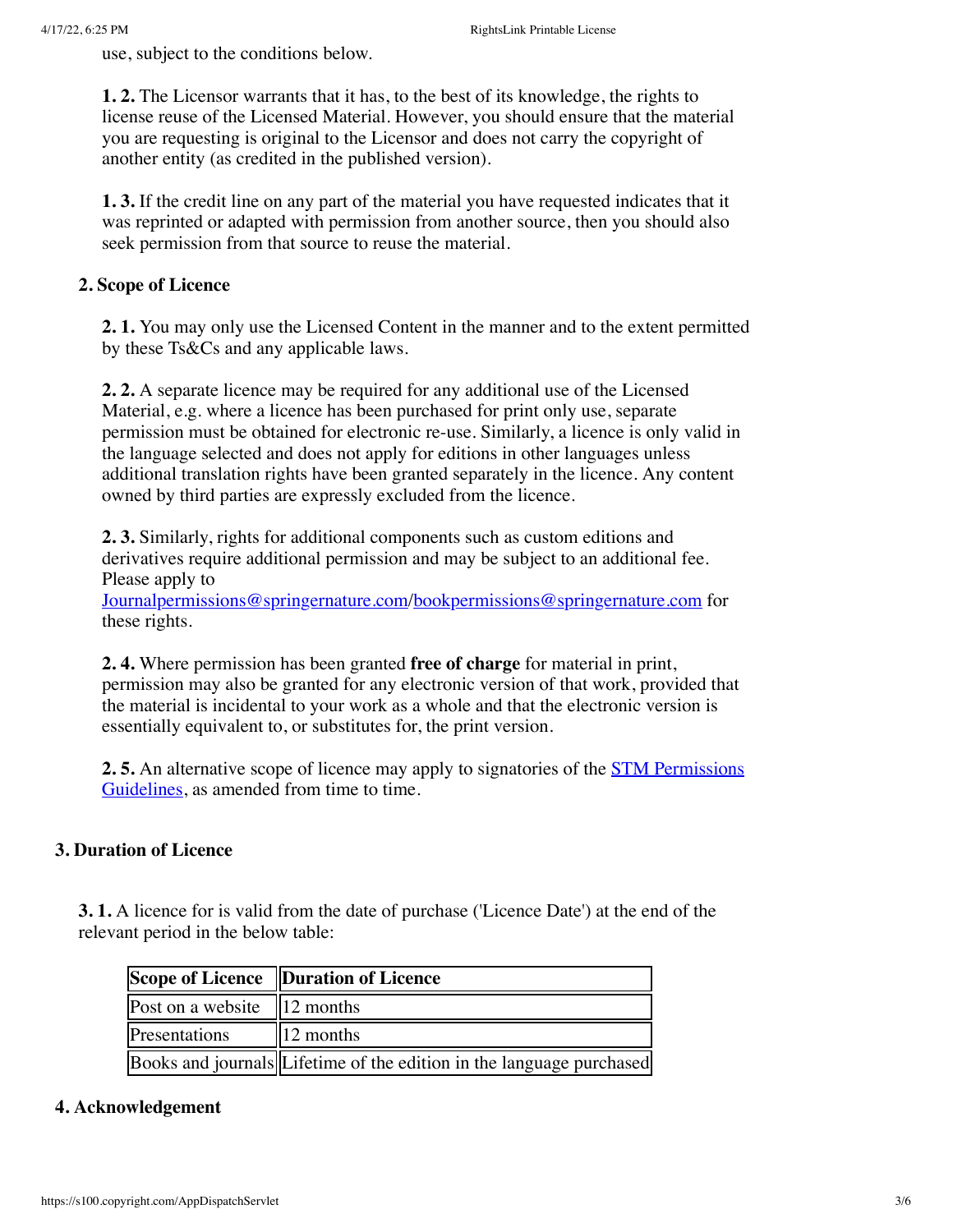**4. 1.** The Licensor's permission must be acknowledged next to the Licenced Material in print. In electronic form, this acknowledgement must be visible at the same time as the figures/tables/illustrations or abstract, and must be hyperlinked to the journal/book's homepage. Our required acknowledgement format is in the Appendix below.

#### **5. Restrictions on use**

**5. 1.** Use of the Licensed Material may be permitted for incidental promotional use and minor editing privileges e.g. minor adaptations of single figures, changes of format, colour and/or style where the adaptation is credited as set out in Appendix 1 below. Any other changes including but not limited to, cropping, adapting, omitting material that affect the meaning, intention or moral rights of the author are strictly prohibited.

**5. 2.** You must not use any Licensed Material as part of any design or trademark.

**5. 3.** Licensed Material may be used in Open Access Publications (OAP) before publication by Springer Nature, but any Licensed Material must be removed from OAP sites prior to final publication.

# **6. Ownership of Rights**

**6. 1.** Licensed Material remains the property of either Licensor or the relevant third party and any rights not explicitly granted herein are expressly reserved.

# **7. Warranty**

IN NO EVENT SHALL LICENSOR BE LIABLE TO YOU OR ANY OTHER PARTY OR ANY OTHER PERSON OR FOR ANY SPECIAL, CONSEQUENTIAL, INCIDENTAL OR INDIRECT DAMAGES, HOWEVER CAUSED, ARISING OUT OF OR IN CONNECTION WITH THE DOWNLOADING, VIEWING OR USE OF THE MATERIALS REGARDLESS OF THE FORM OF ACTION, WHETHER FOR BREACH OF CONTRACT, BREACH OF WARRANTY, TORT, NEGLIGENCE, INFRINGEMENT OR OTHERWISE (INCLUDING, WITHOUT LIMITATION, DAMAGES BASED ON LOSS OF PROFITS, DATA, FILES, USE, BUSINESS OPPORTUNITY OR CLAIMS OF THIRD PARTIES), AND WHETHER OR NOT THE PARTY HAS BEEN ADVISED OF THE POSSIBILITY OF SUCH DAMAGES. THIS LIMITATION SHALL APPLY NOTWITHSTANDING ANY FAILURE OF ESSENTIAL PURPOSE OF ANY LIMITED REMEDY PROVIDED HEREIN.

# **8. Limitations**

**8. 1.** *BOOKS ONLY:*Where **'reuse in a dissertation/thesis'** has been selected the following terms apply: Print rights of the final author's accepted manuscript (for clarity, NOT the published version) for up to 100 copies, electronic rights for use only on a personal website or institutional repository as defined by the Sherpa guideline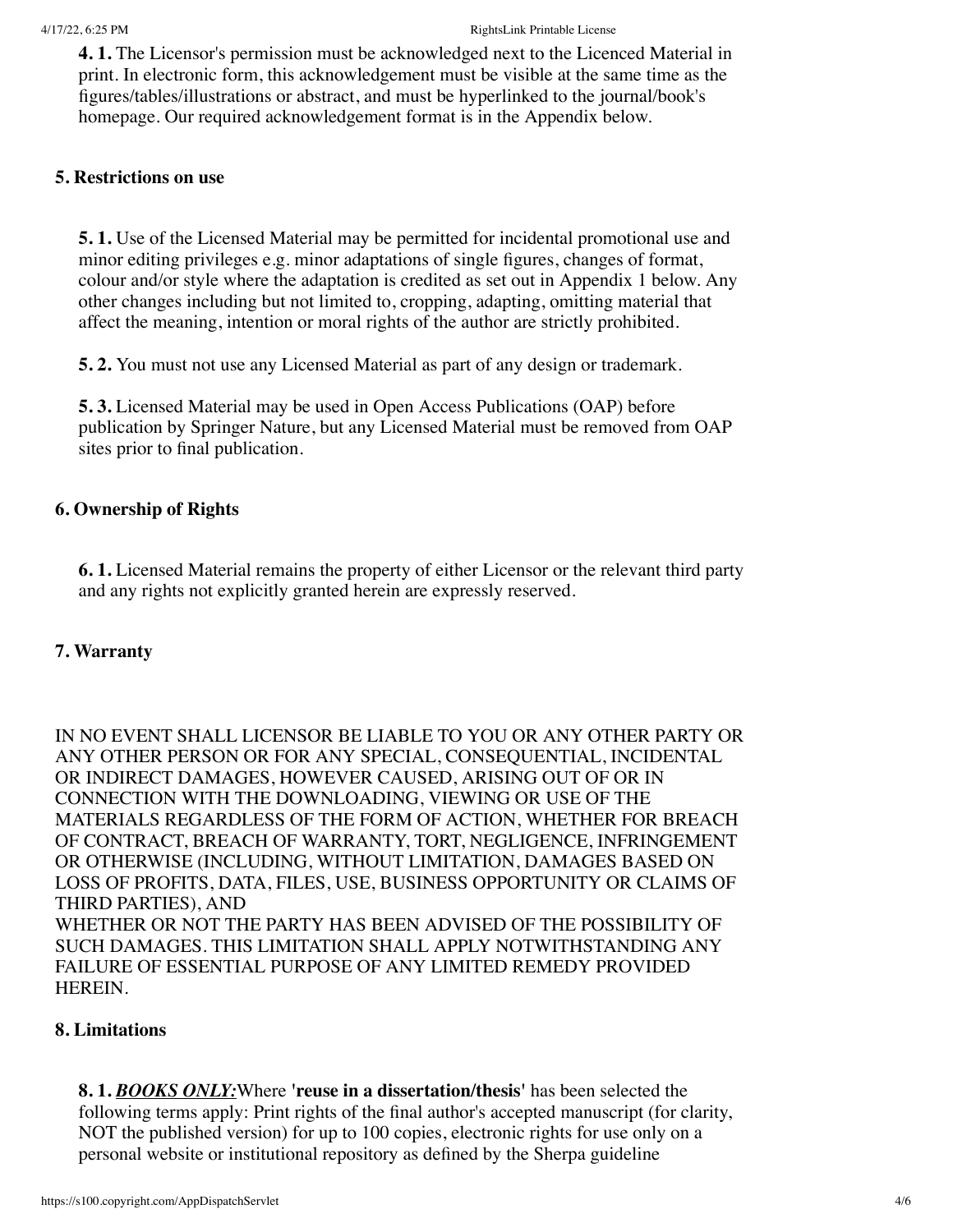[\(www.sherpa.ac.uk/romeo/](http://www.sherpa.ac.uk/romeo/)).

**8. 2.** For content reuse requests that qualify for permission under the STM Permissions [Guidelines, which may be updated from time to time, the STM Permissions Guidelines](https://www.stm-assoc.org/2020_09_30_STM_Permission_Guidelines_2020.pdf) supersede the terms and conditions contained in this licence.

#### **9. Termination and Cancellation**

**9. 1.** Licences will expire after the period shown in Clause 3 (above).

**9. 2.** Licensee reserves the right to terminate the Licence in the event that payment is not received in full or if there has been a breach of this agreement by you.

#### **Appendix 1 — Acknowledgements:**

# **For Journal Content:**

Reprinted by permission from [**the Licensor**]: [**Journal Publisher** (e.g. Nature/Springer/Palgrave)] [**JOURNAL NAME**] [**REFERENCE CITATION** (Article name, Author(s) Name), [**COPYRIGHT**] (year of publication)

#### For **Advance Online Publication papers:**

Reprinted by permission from [**the Licensor**]: [**Journal Publisher** (e.g. Nature/Springer/Palgrave)] [**JOURNAL NAME**] [**REFERENCE CITATION** (Article name, Author(s) Name), [**COPYRIGHT**] (year of publication), advance online publication, day month year (doi: 10.1038/sj.[JOURNAL ACRONYM].)

# **For Adaptations/Translations:**

Adapted/Translated by permission from [**the Licensor**]: [**Journal Publisher** (e.g. Nature/Springer/Palgrave)] [**JOURNAL NAME**] [**REFERENCE CITATION** (Article name, Author(s) Name), [**COPYRIGHT**] (year of publication)

# **Note: For any republication from the British Journal of Cancer, the following credit line style applies:**

Reprinted/adapted/translated by permission from [**the Licensor**]: on behalf of Cancer Research UK: : [**Journal Publisher** (e.g. Nature/Springer/Palgrave)] [**JOURNAL NAME**] [**REFERENCE CITATION** (Article name, Author(s) Name), [**COPYRIGHT]** (year of publication)

# For **Advance Online Publication** papers:

Reprinted by permission from The [**the Licensor**]: on behalf of Cancer Research UK: [**Journal Publisher** (e.g. Nature/Springer/Palgrave)] [**JOURNAL NAME**] [**REFERENCE CITATION** (Article name, Author(s) Name), [**COPYRIGHT**] (year of publication), advance online publication, day month year (doi: 10.1038/sj. [JOURNAL ACRONYM])

# **For Book content:**

Reprinted/adapted by permission from [**the Licensor**]: [**Book Publisher** (e.g. Palgrave Macmillan, Springer etc) [**Book Title**] by [**Book author**(s)] [**COPYRIGHT**] (year of publication)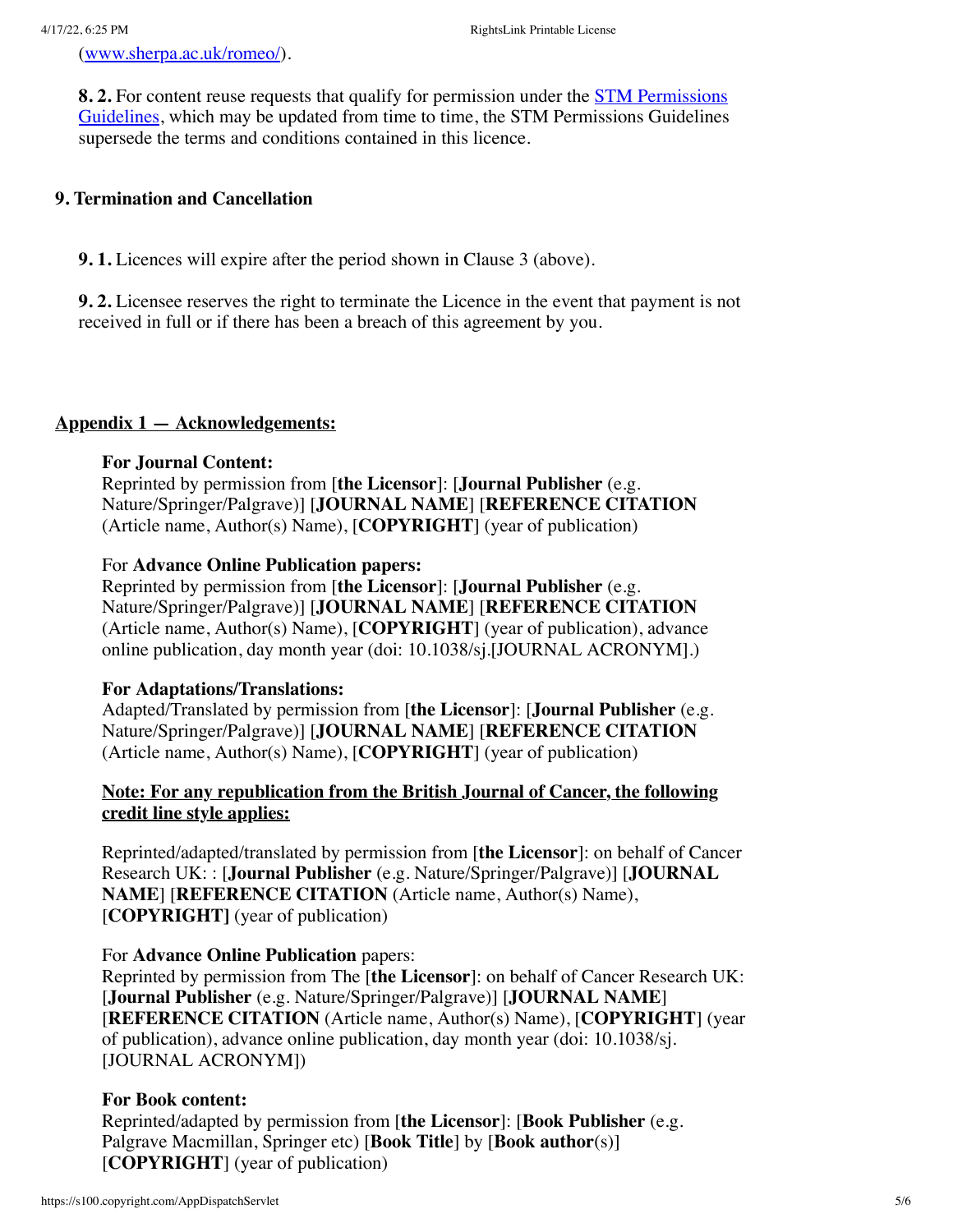Version 1.3

# **Questions? [customercare@copyright.com](mailto:customercare@copyright.com) or +1-855-239-3415 (toll free in the US) or +1-978-646-2777.**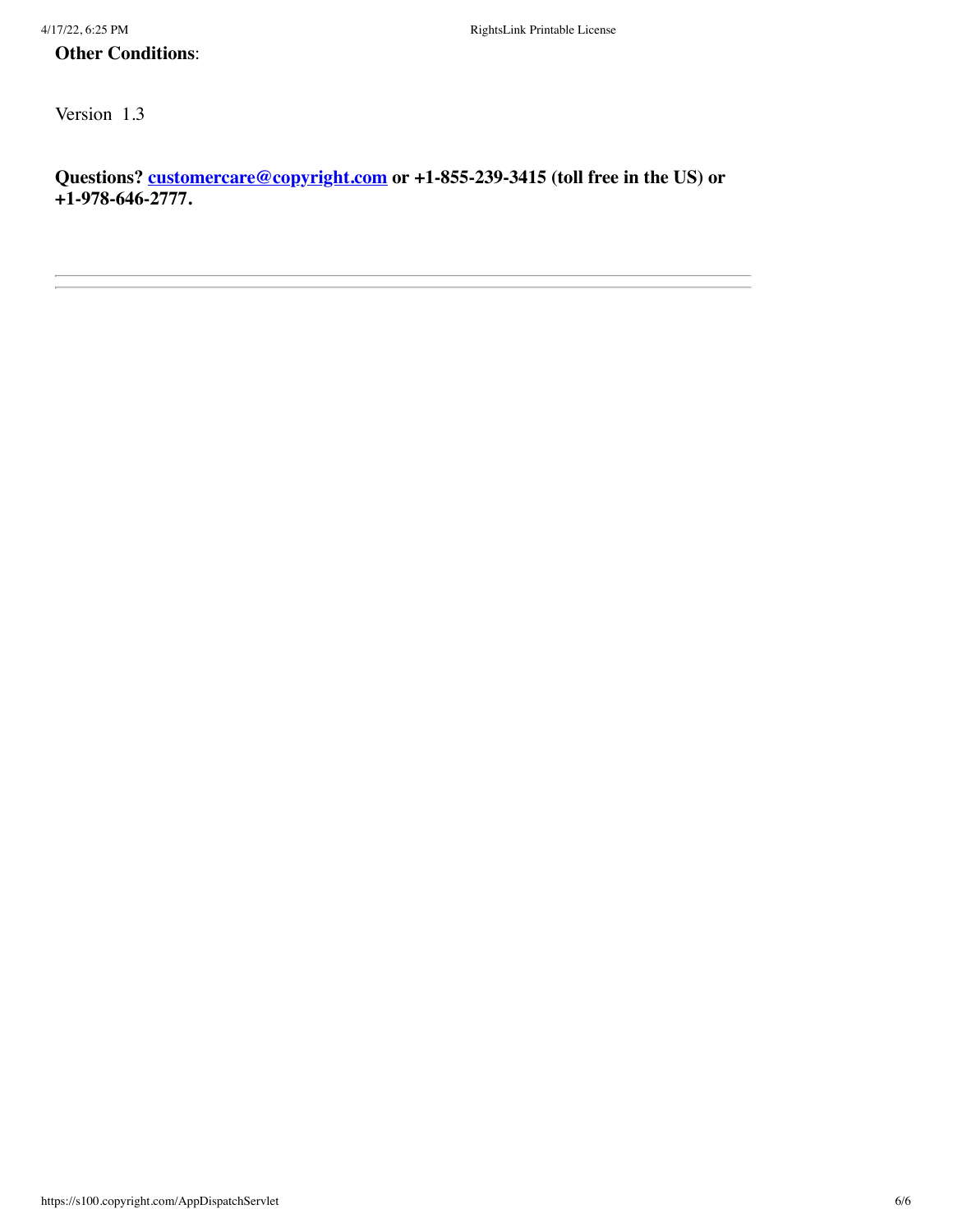**Subject:** Re: Need permission to reprint in PhD thesis [220315-005758]

**Date:** Tuesday, March 15, 2022 at 9:34:36 AM Central Daylight Time

**From:** Permissions Helpdesk

**To:** Dhawan, Kanika

Non-UNMC email

**This Message Is From an External Sender**

This message came from outside your organization.

Dear Kanika Dhawan,

Thank you for your query.

This article is available under the terms of the [Creative Commons Attribution License \(CC BY\)](https://urldefense.com/v3/__https://creativecommons.org/licenses/by/4.0/__;!!JkUDQA!fPU96EU15tJ73brcnZNvX9bWPAyh_uHrZrWiOsgv-J8yazYrTwZu3hzDvOaGuBpB2rJL$) [creativecommons.org].

You may copy and distribute the article, create extracts, abstracts and new works from the article, alter and revise the article, text or data mine the article and otherwise reuse the article commercially (including reuse and/or resale of the article) without permission from Elsevier. You must give appropriate credit to the original work, together with a link to the formal publication through the relevant DOI and a link to the Creative Commons user license above. You must indicate if any changes are made but not in any way that suggests the licensor endorses you or your use of the work.

Permission is not required for this type of reuse.

Kind regards, **Subash Balakrishnan** Copyrights Coordinator **ELSEVIER** | HCM - Health Content Management Visit [Elsevier Permissions \[elsevier.com\]](https://urldefense.com/v3/__https://www.elsevier.com/about/policies/copyright/permissions/__;!!JkUDQA!fPU96EU15tJ73brcnZNvX9bWPAyh_uHrZrWiOsgv-J8yazYrTwZu3hzDvOaGuJh0Px4B$)

**From:** Administrator **Date:** Monday, March 14, 2022 10:49 PM GMT

Dear Customer

Thank you for contacting Elsevier's Permissions Helpdesk.

This is an automated acknowledgement to confirm we have received your query. Ticket number 220315-005758 has been opened on your behalf and we aim to respond within five business days.

Regards,

Permissions Helpdesk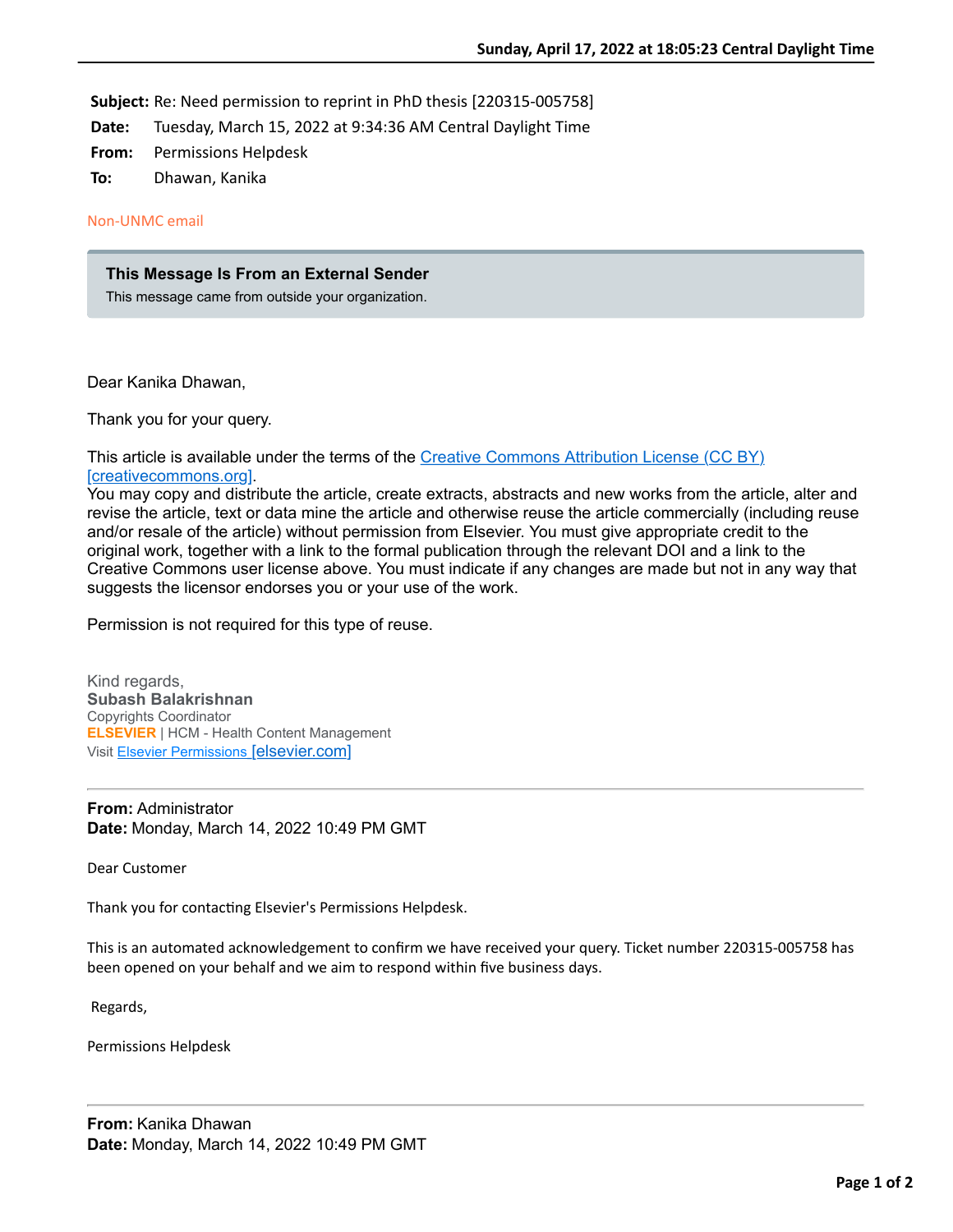Good afternoon,

My name is Kanika Dhawan and I am a PhD candidate at the University of Nebraska Medical Center in Omaha, NE. I am currently writing my thesis and would like permission from you to use published figures from your journal articles.

I would like to be able to use figures from the following publication:

Sorting nexin 17 (SNX17) links endosomal sorting to Eps15 homology domain protein 1 (EHD1)–mediated fission machinery Kanika Dhawan Naava Naslavsky Steve Caplan DOI:https://doi.org/10.1074/jbc.RA119.011368 [doi.org]

Let me know if there is something else I need to do in order to get permission to use parts of these articles in my thesis.

Thank you,

Kanika Dhawan PhD Candidate Department of Biochemistry and Molecular Biology Laboratory of Dr. Steve Caplan [kanika.dhawan@unmc.edu](mailto:kanika.dhawan@unmc.edu)

This email is for use by the intended recipient and contains information that may be confidential. If you are not the intended recipient, please notify the sender by return email and delete this email from your inbox. Any unauthorized use or distribution of this email, in whole or in part, is strictly prohibited and may be unlawful. Any price quotes contained in this email are merely indicative and will not result in any legally binding or enforceable obligation. Unless explicitly designated as an intended e-contract, this email does not constitute a contract offer, a contract amendment, or an acceptance of a contract offer.

Elsevier Limited. Registered Office: The Boulevard, Langford Lane, Kidlington, Oxford, OX5 1GB, United Kingdom, Registration No. 1982084, Registered in England and Wales. [Privacy Policy \[elsevier.com\]](https://urldefense.com/v3/__https://www.elsevier.com/legal/privacy-policy__;!!JkUDQA!fPU96EU15tJ73brcnZNvX9bWPAyh_uHrZrWiOsgv-J8yazYrTwZu3hzDvOaGuBFNCMWj$)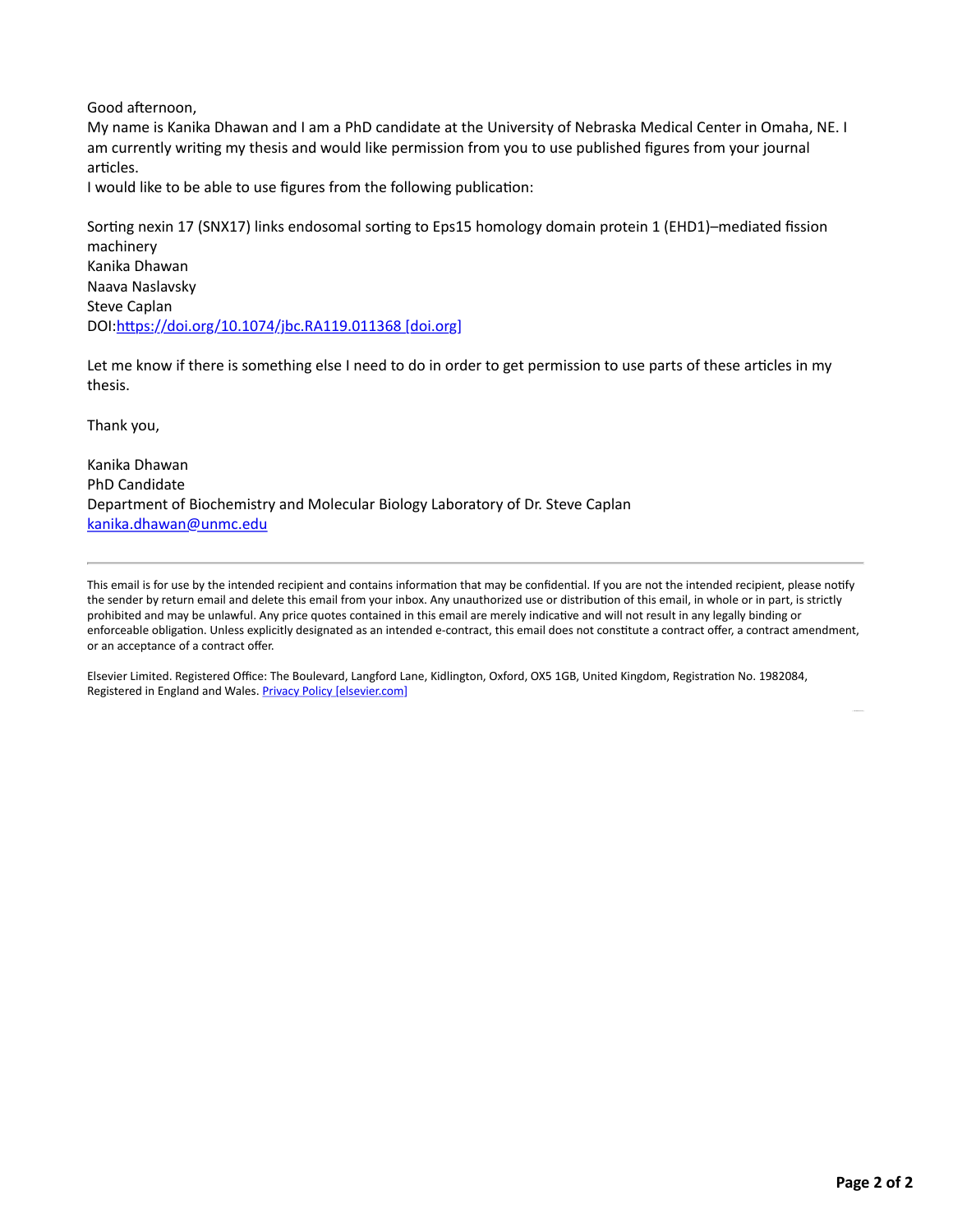Subject: RE: Need permission to use published figures in the dissertation

**Date:** Friday, April 1, 2022 at 6:26:55 AM Central Daylight Time

**From:** permissions

**To:** Dhawan, Kanika

**CC:** permissions

#### Non-UNMC email

#### **This Message Is From an External Sender**

This message came from outside your organization.

[Report Suspicious](https://us-phishalarm-ewt.proofpoint.com/EWT/v1/JkUDQA!YiZjJTbeVS5YTYt9Iat48hm6i0DNRmgi6e9MwsHTvSkcjkGc8AyBoLOdbhKExdUi_njLw15D4kQR491IslE2i3vPzOo22dFluMHS07iswq6btSc_AeKkOC1-E8VRCrZ0m78TtY5jWfMLKUk$)

Dear Kanika,

Thank you for your request. Permission is granted without charge.

The acknowledgement is very important and should state "reproduced/adapted with permission" and give the source journal name - the acknowledgement should either provide full citation details or refer to the relevant citation in the article reference list - the full citation details should include authors, journal, year, volume, issue, and page citation.

Where appearing online or in other electronic media, a link should be provided to the original article (e.g. via DOI).

Journal of Cell Science: [https://journals.biologists.com/jcs \[journals.biologists.com\]](https://urldefense.com/v3/__https://journals.biologists.com/jcs__;!!JkUDQA!e-VpSeKY0Auof5PD7-ZUJet7OcP-XIuWkGMQ3X4saNiFEe9M-hlaJW6Xuz1mgUaKYNgq$)

We wish you the best of luck with your thesis.

Kind regards, Alice

#### **Alice Baker** Sales & Customer Service Administrator The Company of Biologists Bidder Building, Station Road, Histon, Cambridge, CB24 9LF, UK T: +44 (0) 1223 632 850 | [subscriptions@biologists.com](mailto:subscriptions@biologists.com) | [www.biologists.com \[biologists.com\]](https://urldefense.com/v3/__http://www.biologists.com/__;!!JkUDQA!e-VpSeKY0Auof5PD7-ZUJet7OcP-XIuWkGMQ3X4saNiFEe9M-hlaJW6Xuz1mgV2O1MVh$)

Registered office: The Company Of Biologists Ltd, Bidder Building, Station Road, Histon, Cambridge CB24 9LF, United Kingdom, Registered in England and Wales. Company Limited by Guarantee No 514735. Registered Charity No 277992 The information contained in this message and any attachment is confidential, legally privileged and is intended for the addressee only. Any dissemination, distribution, copying, disclosure or use of this message/attachment or its contents is strictly prohibited and may be unlawful. No contract is intended or implied, unless confirmed by hard copy. If you have received this message in error, please inform the sender and delete it from your mailbox or any other storage mechanism. The Company of Biologists Ltd cannot accept liability for any statements made which are clearly the senders' own and not expressly made on behalf of The Company of Biologists Ltd or one of their agents.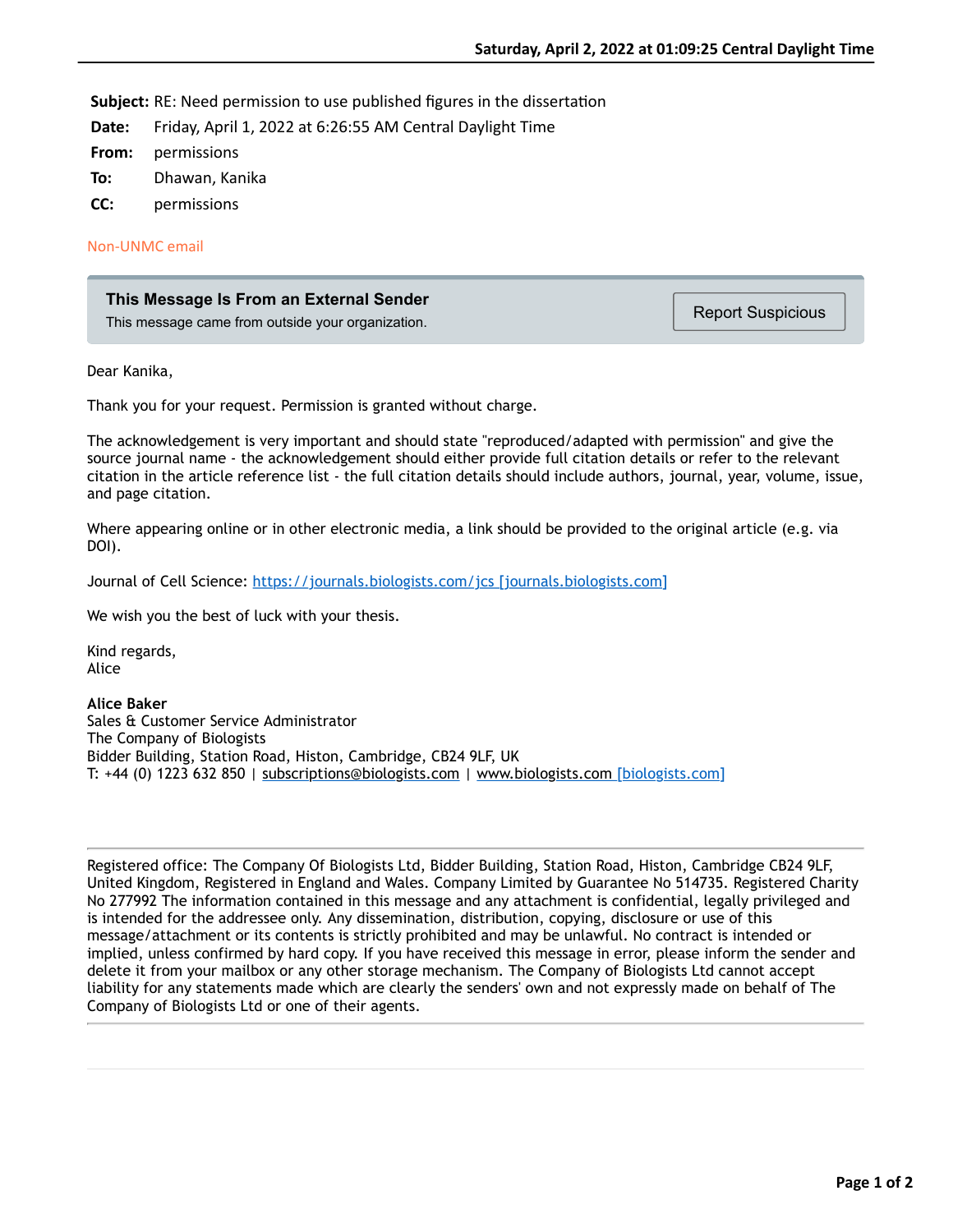**From:** Dhawan, Kanika <kanika.dhawan@unmc.edu> **Sent:** 24 March 2022 9:38 PM To: permissions <permissions@biologists.com> Subject: Need permission to use published figures in the dissertation

Good afternoon,

My name is Kanika Dhawan and I am a Ph.D. candidate at the University of Nebraska Medical Center in Omaha, NE. I am currently writing my thesis and would like permission from you to use published figures from your journal articles.

I would like to be able to use figures from the following publication:

The enigmatic endosome - sorting the ins and outs of endocytic trafficking Naava Naslavsky Steve Caplan DOI: 0.1242/jcs.216499

Let me know if there is something else I need to do in order to get permission to use parts of these articles in my thesis.

Thank you,

Kanika Dhawan Ph.D. Candidate Department of Biochemistry and Molecular Biology Laboratory of Dr. Steve Caplan [kanika.dhawan@unmc.edu](mailto:kanika.dhawan@unmc.edu)

The information in this e-mail may be privileged and confidential, intended only for the use of the addressee(s) above. Any unauthorized use or disclosure of this information is prohibited. If you have received this e-mail by mistake, please delete it and immediately contact the sender.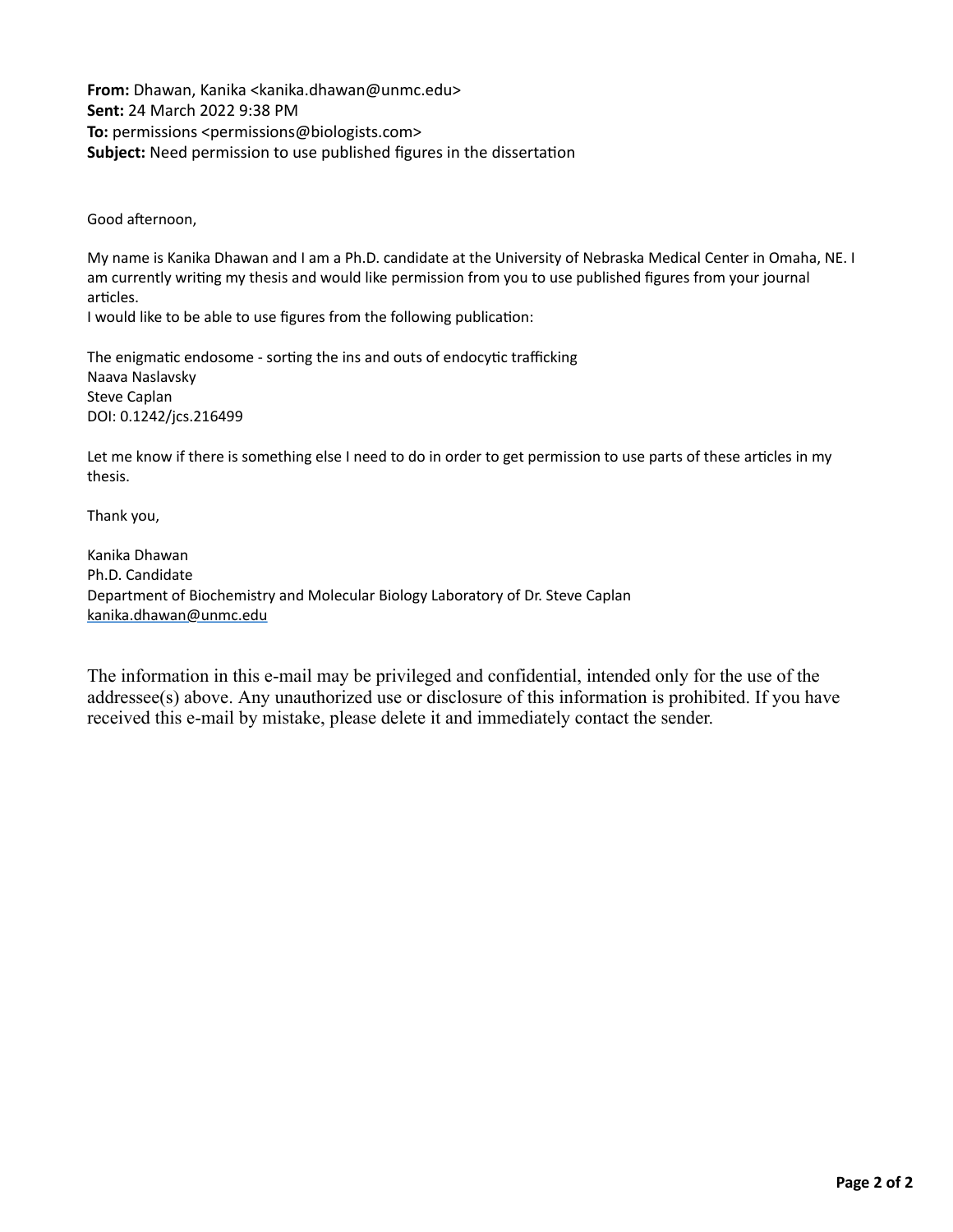#### SPRINGER NATURE LICENSE TERMS AND CONDITIONS

Apr 17, 2022

This Agreement between University of Nebraska Medical Center -- Kanika Dhawan ("You") and Springer Nature ("Springer Nature") consists of your license details and the terms and conditions provided by Springer Nature and Copyright Clearance Center.

| License Number                         | 5291600145853                                  |
|----------------------------------------|------------------------------------------------|
| License date                           | Apr 17, 2022                                   |
| <b>Licensed Content Publisher</b>      | <b>Springer Nature</b>                         |
| <b>Licensed Content Publication</b>    | Nature Reviews Molecular Cell Biology          |
| <b>Licensed Content Title</b>          | Rab GTPases as coordinators of vesicle traffic |
| <b>Licensed Content Author</b>         | <b>Harald Stenmark</b>                         |
| <b>Licensed Content Date</b>           | Jul 15, 2009                                   |
| Type of Use                            | Thesis/Dissertation                            |
| Requestor type                         | academic/university or research institute      |
| Format                                 | print and electronic                           |
| Portion                                | figures/tables/illustrations                   |
| Number of figures/tables/illustrations | $\mathbf{1}$                                   |
| High-res required                      | no                                             |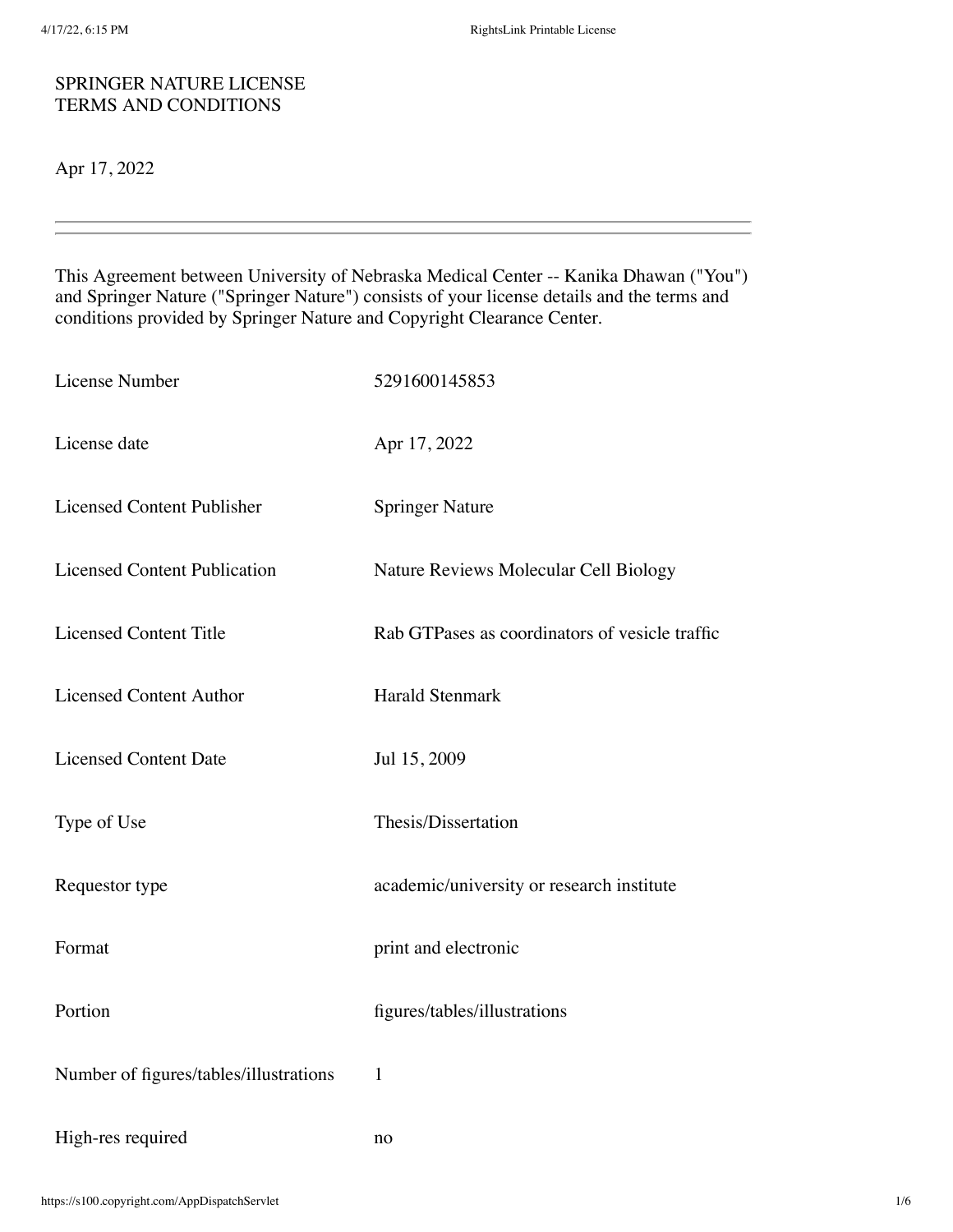| 4/17/22, 6:15 PM                       | RightsLink Printable License                                                                  |
|----------------------------------------|-----------------------------------------------------------------------------------------------|
| Will you be translating?               | no                                                                                            |
| Circulation/distribution               | $1 - 29$                                                                                      |
| Author of this Springer Nature content | $\rm no$                                                                                      |
| Title                                  | Ph.D. Candidate                                                                               |
| Institution name                       | <b>UNMC</b>                                                                                   |
| Expected presentation date             | Apr 2022                                                                                      |
| Portions                               | Figure 1                                                                                      |
| <b>Requestor Location</b>              | University of Nebraska Medical Center<br>608 S 38th Ave<br>Apt 107                            |
|                                        | <b>OMAHA, NE 68105</b><br><b>United States</b><br>Attn: University of Nebraska Medical Center |
| Total                                  | 0.00 USD                                                                                      |

Terms and Conditions

# **Springer Nature Customer Service Centre GmbH Terms and Conditions**

This agreement sets out the terms and conditions of the licence (the **Licence**) between you and **Springer Nature Customer Service Centre GmbH** (the **Licensor**). By clicking 'accept' and completing the transaction for the material (**Licensed Material**), you also confirm your acceptance of these terms and conditions.

# **1. Grant of License**

**1. 1.** The Licensor grants you a personal, non-exclusive, non-transferable, world-wide licence to reproduce the Licensed Material for the purpose specified in your order only. Licences are granted for the specific use requested in the order and for no other use, subject to the conditions below.

**1. 2.** The Licensor warrants that it has, to the best of its knowledge, the rights to license reuse of the Licensed Material. However, you should ensure that the material you are requesting is original to the Licensor and does not carry the copyright of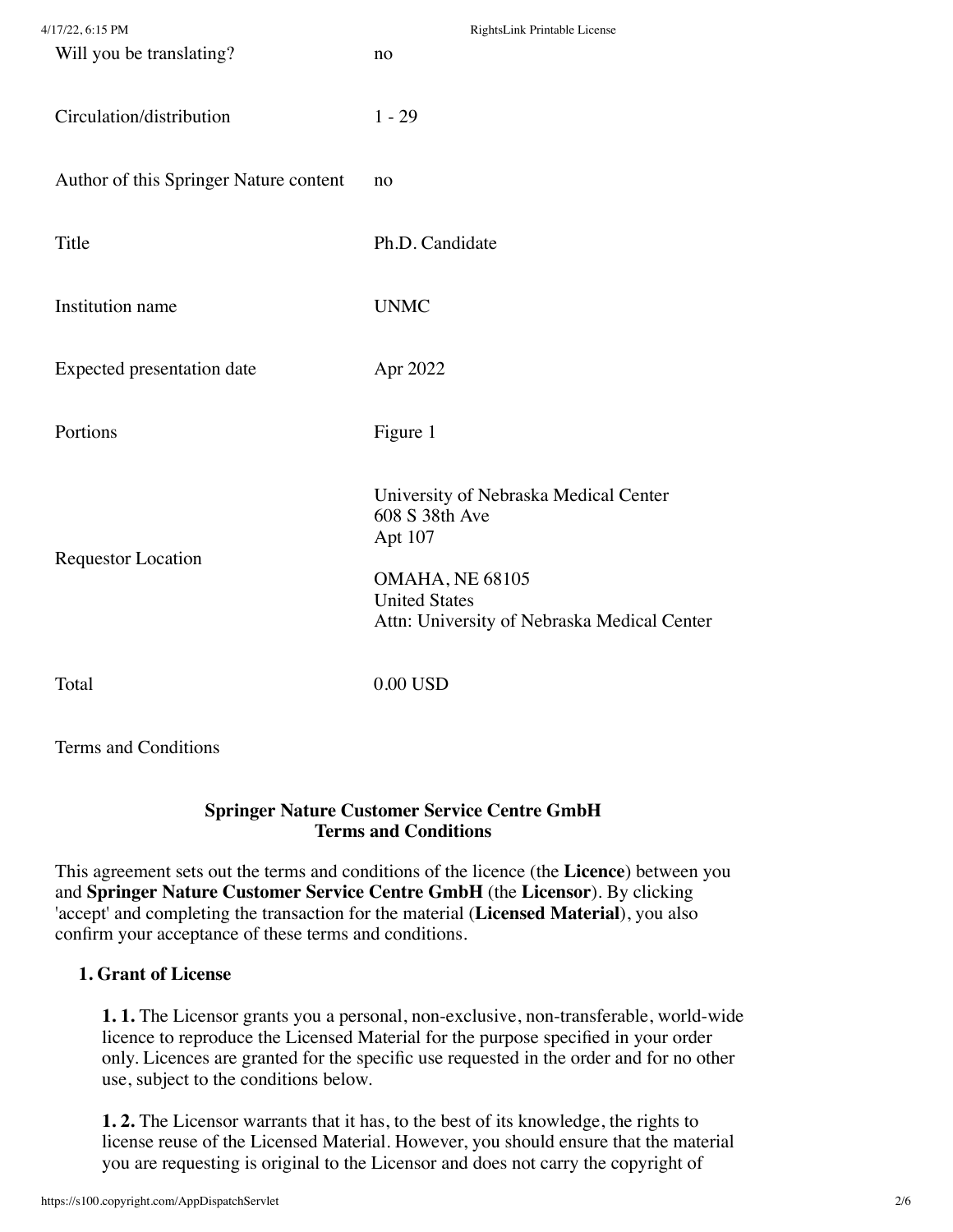another entity (as credited in the published version).

**1. 3.** If the credit line on any part of the material you have requested indicates that it was reprinted or adapted with permission from another source, then you should also seek permission from that source to reuse the material.

#### **2. Scope of Licence**

**2. 1.** You may only use the Licensed Content in the manner and to the extent permitted by these Ts&Cs and any applicable laws.

**2. 2.** A separate licence may be required for any additional use of the Licensed Material, e.g. where a licence has been purchased for print only use, separate permission must be obtained for electronic re-use. Similarly, a licence is only valid in the language selected and does not apply for editions in other languages unless additional translation rights have been granted separately in the licence. Any content owned by third parties are expressly excluded from the licence.

**2. 3.** Similarly, rights for additional components such as custom editions and derivatives require additional permission and may be subject to an additional fee. Please apply to

[Journalpermissions@springernature.com](mailto:Journalpermissions@springernature.com)/[bookpermissions@springernature.com](mailto:bookpermissions@springernature.com) for these rights.

**2. 4.** Where permission has been granted **free of charge** for material in print, permission may also be granted for any electronic version of that work, provided that the material is incidental to your work as a whole and that the electronic version is essentially equivalent to, or substitutes for, the print version.

**2. 5.** [An alternative scope of licence may apply to signatories of the STM Permissions](http://www.stm-assoc.org/intellectual-property/permissions/permissions-guidelines/) Guidelines, as amended from time to time.

# **3. Duration of Licence**

**3. 1.** A licence for is valid from the date of purchase ('Licence Date') at the end of the relevant period in the below table:

|                                 | Scope of Licence Duration of Licence                                 |
|---------------------------------|----------------------------------------------------------------------|
| Post on a website $\ 12$ months |                                                                      |
| Presentations                   | $\parallel$ 12 months                                                |
|                                 | Books and journals Lifetime of the edition in the language purchased |

#### **4. Acknowledgement**

**4. 1.** The Licensor's permission must be acknowledged next to the Licenced Material in print. In electronic form, this acknowledgement must be visible at the same time as the figures/tables/illustrations or abstract, and must be hyperlinked to the journal/book's homepage. Our required acknowledgement format is in the Appendix below.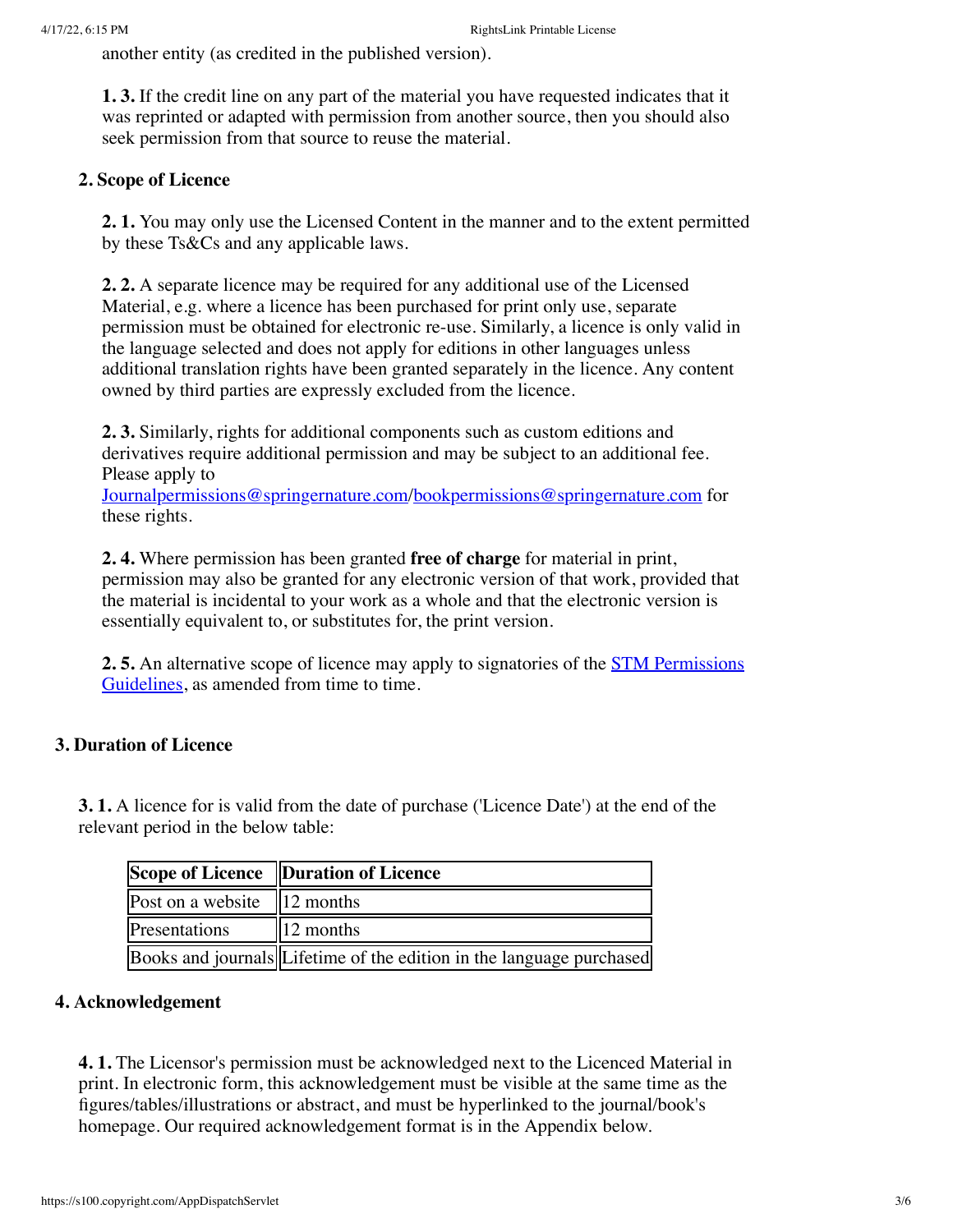# **5. Restrictions on use**

**5. 1.** Use of the Licensed Material may be permitted for incidental promotional use and minor editing privileges e.g. minor adaptations of single figures, changes of format, colour and/or style where the adaptation is credited as set out in Appendix 1 below. Any other changes including but not limited to, cropping, adapting, omitting material that affect the meaning, intention or moral rights of the author are strictly prohibited.

**5. 2.** You must not use any Licensed Material as part of any design or trademark.

**5. 3.** Licensed Material may be used in Open Access Publications (OAP) before publication by Springer Nature, but any Licensed Material must be removed from OAP sites prior to final publication.

# **6. Ownership of Rights**

**6. 1.** Licensed Material remains the property of either Licensor or the relevant third party and any rights not explicitly granted herein are expressly reserved.

# **7. Warranty**

IN NO EVENT SHALL LICENSOR BE LIABLE TO YOU OR ANY OTHER PARTY OR ANY OTHER PERSON OR FOR ANY SPECIAL, CONSEQUENTIAL, INCIDENTAL OR INDIRECT DAMAGES, HOWEVER CAUSED, ARISING OUT OF OR IN CONNECTION WITH THE DOWNLOADING, VIEWING OR USE OF THE MATERIALS REGARDLESS OF THE FORM OF ACTION, WHETHER FOR BREACH OF CONTRACT, BREACH OF WARRANTY, TORT, NEGLIGENCE, INFRINGEMENT OR OTHERWISE (INCLUDING, WITHOUT LIMITATION, DAMAGES BASED ON LOSS OF PROFITS, DATA, FILES, USE, BUSINESS OPPORTUNITY OR CLAIMS OF THIRD PARTIES), AND WHETHER OR NOT THE PARTY HAS BEEN ADVISED OF THE POSSIBILITY OF SUCH DAMAGES. THIS LIMITATION SHALL APPLY NOTWITHSTANDING ANY FAILURE OF ESSENTIAL PURPOSE OF ANY LIMITED REMEDY PROVIDED HEREIN.

#### **8. Limitations**

**8. 1.** *BOOKS ONLY:*Where **'reuse in a dissertation/thesis'** has been selected the following terms apply: Print rights of the final author's accepted manuscript (for clarity, NOT the published version) for up to 100 copies, electronic rights for use only on a personal website or institutional repository as defined by the Sherpa guideline [\(www.sherpa.ac.uk/romeo/](http://www.sherpa.ac.uk/romeo/)).

**8. 2.** For content reuse requests that qualify for permission under the STM Permissions [Guidelines, which may be updated from time to time, the STM Permissions Guidelines](https://www.stm-assoc.org/2020_09_30_STM_Permission_Guidelines_2020.pdf) supersede the terms and conditions contained in this licence.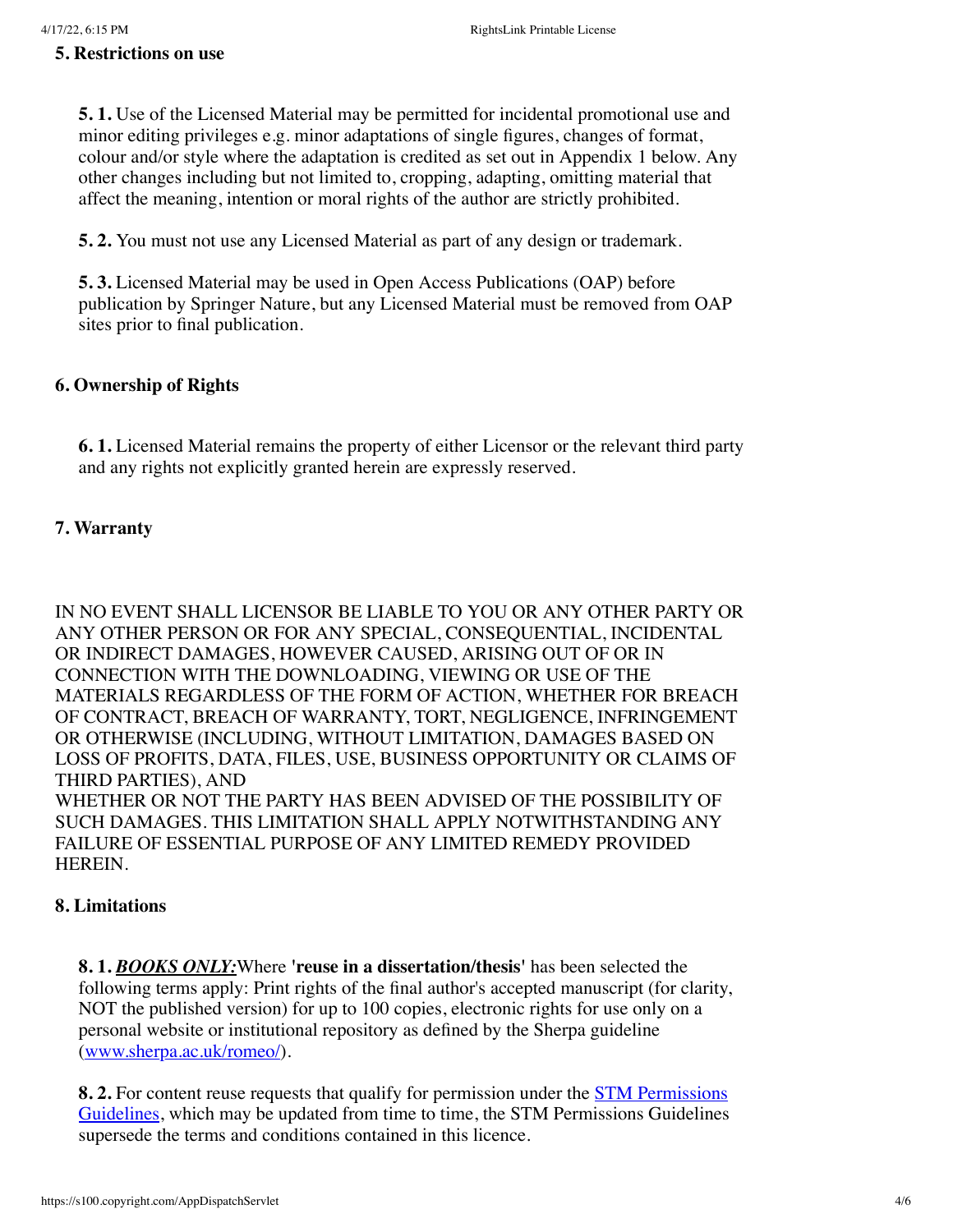# **9. Termination and Cancellation**

**9. 1.** Licences will expire after the period shown in Clause 3 (above).

**9. 2.** Licensee reserves the right to terminate the Licence in the event that payment is not received in full or if there has been a breach of this agreement by you.

#### **Appendix 1 — Acknowledgements:**

# **For Journal Content:**

Reprinted by permission from [**the Licensor**]: [**Journal Publisher** (e.g. Nature/Springer/Palgrave)] [**JOURNAL NAME**] [**REFERENCE CITATION** (Article name, Author(s) Name), [**COPYRIGHT**] (year of publication)

#### For **Advance Online Publication papers:**

Reprinted by permission from [**the Licensor**]: [**Journal Publisher** (e.g. Nature/Springer/Palgrave)] [**JOURNAL NAME**] [**REFERENCE CITATION** (Article name, Author(s) Name), [**COPYRIGHT**] (year of publication), advance online publication, day month year (doi: 10.1038/sj.[JOURNAL ACRONYM].)

#### **For Adaptations/Translations:**

Adapted/Translated by permission from [**the Licensor**]: [**Journal Publisher** (e.g. Nature/Springer/Palgrave)] [**JOURNAL NAME**] [**REFERENCE CITATION** (Article name, Author(s) Name), [**COPYRIGHT**] (year of publication)

#### **Note: For any republication from the British Journal of Cancer, the following credit line style applies:**

Reprinted/adapted/translated by permission from [**the Licensor**]: on behalf of Cancer Research UK: : [**Journal Publisher** (e.g. Nature/Springer/Palgrave)] [**JOURNAL NAME**] [**REFERENCE CITATION** (Article name, Author(s) Name), [**COPYRIGHT]** (year of publication)

#### For **Advance Online Publication** papers:

Reprinted by permission from The [**the Licensor**]: on behalf of Cancer Research UK: [**Journal Publisher** (e.g. Nature/Springer/Palgrave)] [**JOURNAL NAME**] [**REFERENCE CITATION** (Article name, Author(s) Name), [**COPYRIGHT**] (year of publication), advance online publication, day month year (doi: 10.1038/sj. [JOURNAL ACRONYM])

#### **For Book content:**

Reprinted/adapted by permission from [**the Licensor**]: [**Book Publisher** (e.g. Palgrave Macmillan, Springer etc) [**Book Title**] by [**Book author**(s)] [**COPYRIGHT**] (year of publication)

#### **Other Conditions**:

Version 1.3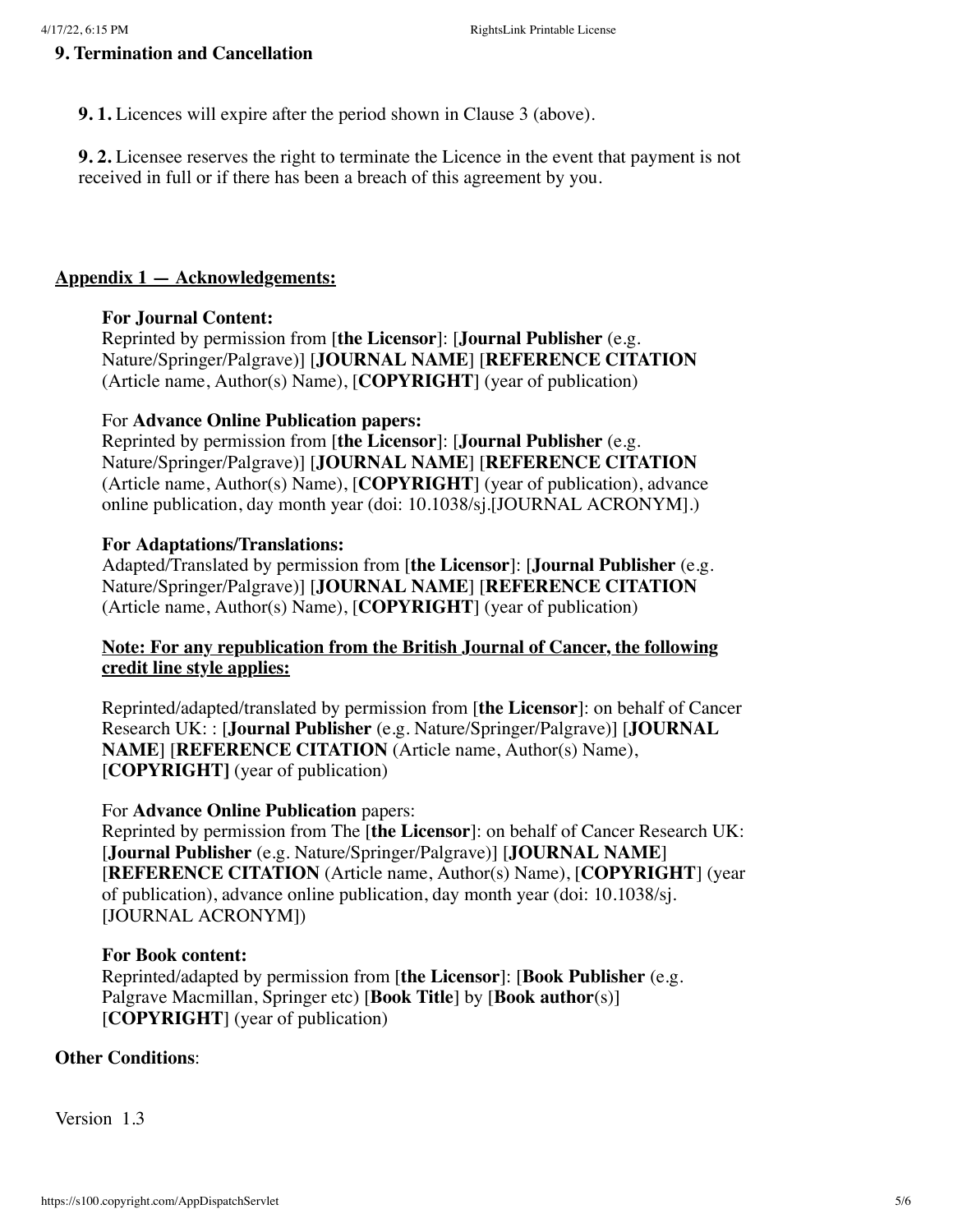**Questions? [customercare@copyright.com](mailto:customercare@copyright.com) or +1-855-239-3415 (toll free in the US) or +1-978-646-2777.**